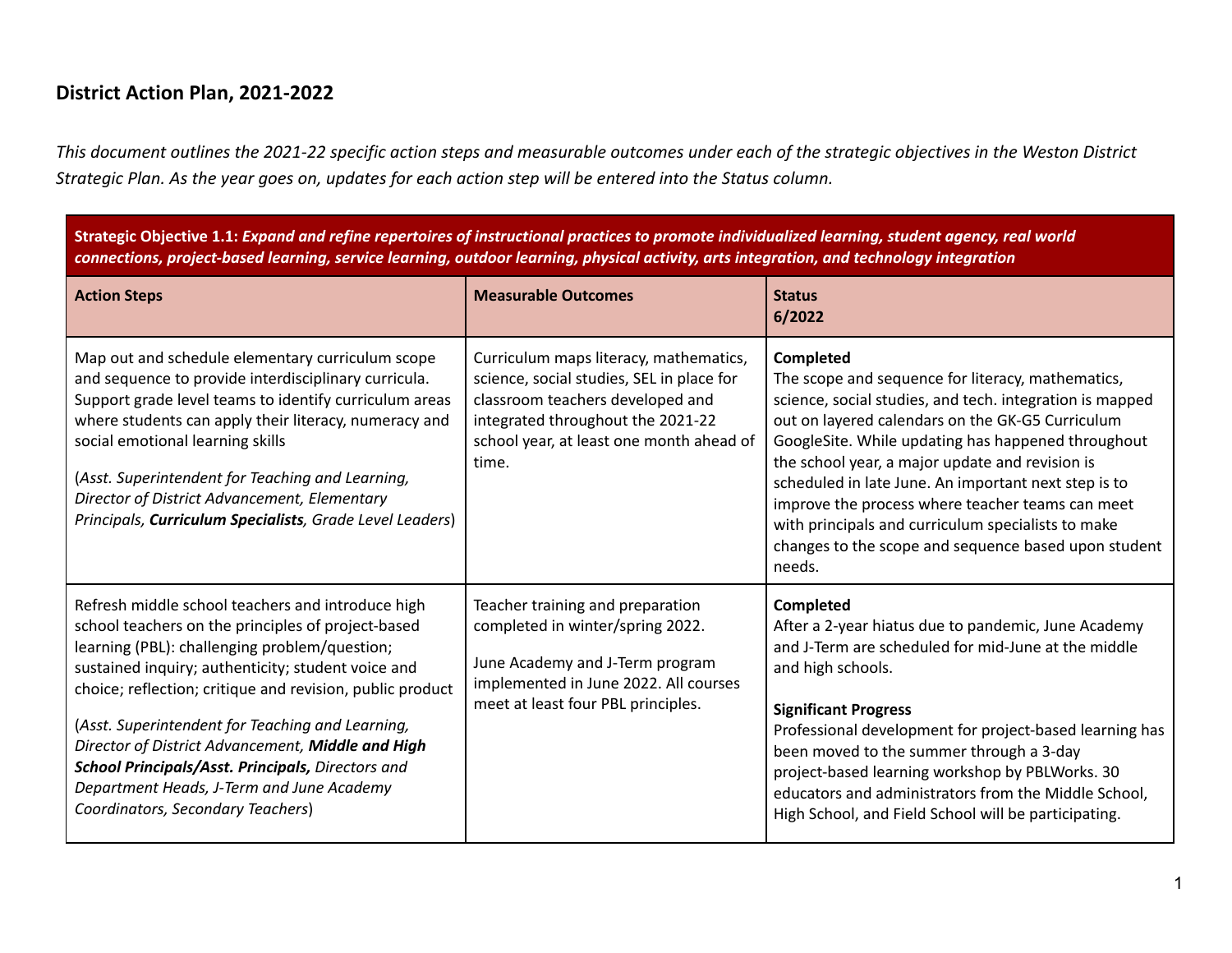| Leverage student and educator learning of new and<br>existing technology tools during remote learning,<br>update district technology tools and technology<br>education for students in grades K-12<br>(Asst. Superintendent for Teaching and Learning,<br><b>Director of Technology and Libraries</b> , Technology<br>Support Specialists, Library Media Specialists) | Decisions about which new technology<br>tools will receive continued district<br>support are made by September, 2021<br>Technology education scope and<br>sequence updated for grades K-12 by<br>June 2022 | Completed<br>The technology team determined which technology<br>tools to move forward with in Summer, 2021<br><b>Some Progress</b><br>K-5 Librarian and K-5 Educational Technology Specialist<br>have started integrating media literacy and technology<br>literacy standards in Library class and will be finished in<br>Summer 2022. 6-12 Librarians and Educational<br>Technology Specialist will begin work in Summer, 2022.                                                               |
|-----------------------------------------------------------------------------------------------------------------------------------------------------------------------------------------------------------------------------------------------------------------------------------------------------------------------------------------------------------------------|------------------------------------------------------------------------------------------------------------------------------------------------------------------------------------------------------------|------------------------------------------------------------------------------------------------------------------------------------------------------------------------------------------------------------------------------------------------------------------------------------------------------------------------------------------------------------------------------------------------------------------------------------------------------------------------------------------------|
| Form a HS/MS scheduling committee to examine<br>current schedules and how they impact curriculum and<br>instruction and how they meet the needs of all<br>students. Explore alternative high school and middle<br>school schedules that promote innovation, connection,<br>flexibility, and efficiency.<br>(HS/MS Scheduling Committee)                               | Committee formed by October 2021<br>Exploration process complete by May<br>2022                                                                                                                            | <b>Completed and continuing</b><br>The HS/MS scheduling committee was formed and met<br>at least once a month during the winter and spring. The<br>committee:<br>Agreed upon the educational priorities that new<br>schedules could support<br>Explored many different high school and middle<br>school schedules and evaluated them in terms<br>of Weston's educational priorities<br>Developed some schedule prototypes to be<br>considered by a wider group of stakeholders in<br>2022-2023 |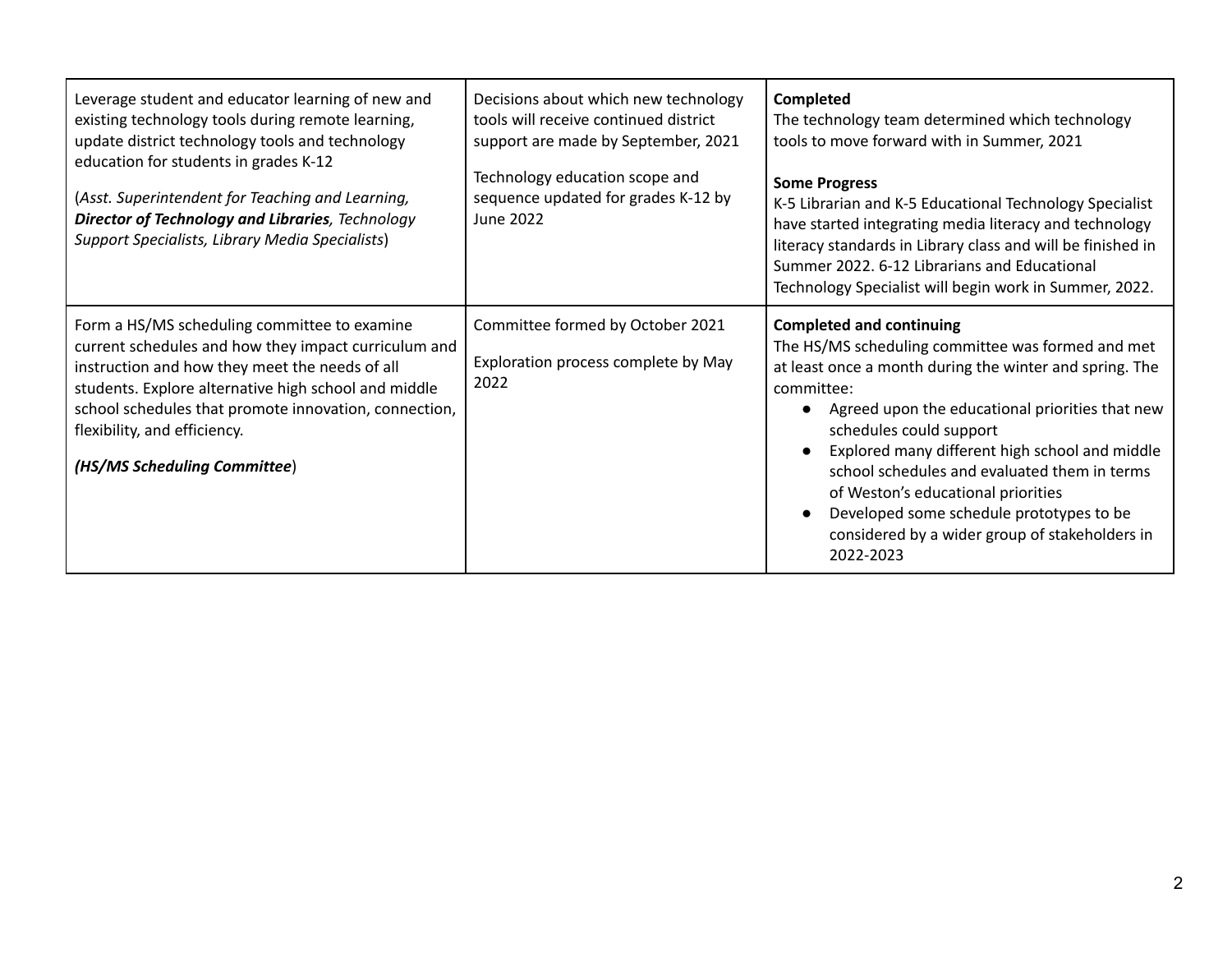Strategic Objective 1.2: Train educators and implement Social and Emotional Learning (SEL) and culturally responsive teaching practices to develop independent learners, form strong learning partnerships, support students' information processing, and create inclusive classroom cultures

| <b>Action Steps</b>                                                                                                                                                                                                                                                                                                                                                                                                                | <b>Measurable Outcomes</b>                                                                                                                                                                                                                                                                        | <b>Status</b><br>6/2022                                                                                                                                                                                                                                                                                                                                                                                                                                                                                                                                                                                                                                                                                       |
|------------------------------------------------------------------------------------------------------------------------------------------------------------------------------------------------------------------------------------------------------------------------------------------------------------------------------------------------------------------------------------------------------------------------------------|---------------------------------------------------------------------------------------------------------------------------------------------------------------------------------------------------------------------------------------------------------------------------------------------------|---------------------------------------------------------------------------------------------------------------------------------------------------------------------------------------------------------------------------------------------------------------------------------------------------------------------------------------------------------------------------------------------------------------------------------------------------------------------------------------------------------------------------------------------------------------------------------------------------------------------------------------------------------------------------------------------------------------|
| Continue to provide Teaching for Equity and Inclusivity<br>summer and school-year workshops for high school<br>educators<br>(Director of District Advancement)                                                                                                                                                                                                                                                                     | All High School educators have<br>completed the Teaching for Equity and<br>Inclusivity workshop by August 2022.                                                                                                                                                                                   | <b>Significant Progress</b><br>One Teaching for Equity and Inclusivity workshop was<br>completed in May, 2022. A second Teaching for Equity<br>and Inclusivity workshop will be completed in August,<br>2022. All current high school educators will have<br>completed Teaching for Equity and Inclusivity by<br>August 2022. Any new MS or HS hires will be invited to<br>attend the August session.                                                                                                                                                                                                                                                                                                         |
| Provide an Advanced Responsive Classroom summer<br>workshop for elementary educators<br>(Director of District Advancement)                                                                                                                                                                                                                                                                                                         | Workshop in August 2021                                                                                                                                                                                                                                                                           | Completed<br>The workshop was completed in August 2021. We<br>offered a second Advanced Responsive Classroom<br>summer workshop in Summer 2022, but we didn't<br>generate enough interest to run it.                                                                                                                                                                                                                                                                                                                                                                                                                                                                                                          |
| Plan and provide at least eight Culturally Responsive<br>Education (CRE) training sessions in each school<br>focusing on developing independent learners through<br>building learning partnerships, supporting students'<br>information processing, and creating inclusive<br>classroom cultures<br>(Asst. Superintendent, Teaching & Learning, Director of<br><b>District Advancement</b> , METCO Director, Wellness<br>Director) | Summer workshop integrating CRE and<br>UDL in July 2021<br>Monthly leadership training sessions<br>focusing on learning partnerships in<br>2021-22<br>School-based CRE sessions throughout<br>the 2021-2022 school year<br>Survey feedback from faculty about the<br><b>CRE training sessions</b> | <b>Completed and continuing</b><br>School-based CRE teams learned about and planned<br>staff training on Culturally Responsive Teaching<br>Practices. This year's focus was forming learning<br>partnerships. Some key concepts explored were:<br>Productive struggle - how to bring students<br>$\bullet$<br>into and out of the learning pit, and how not to<br>build bridges across the learning pit<br>High care; high push - what are the qualities<br>$\bullet$<br>and characteristics of a warm demander<br>Microaggressions in the classroom - how to<br>identify and address them<br>Application to classroom practice - how do<br>learning partnership principles apply to<br>classroom instruction |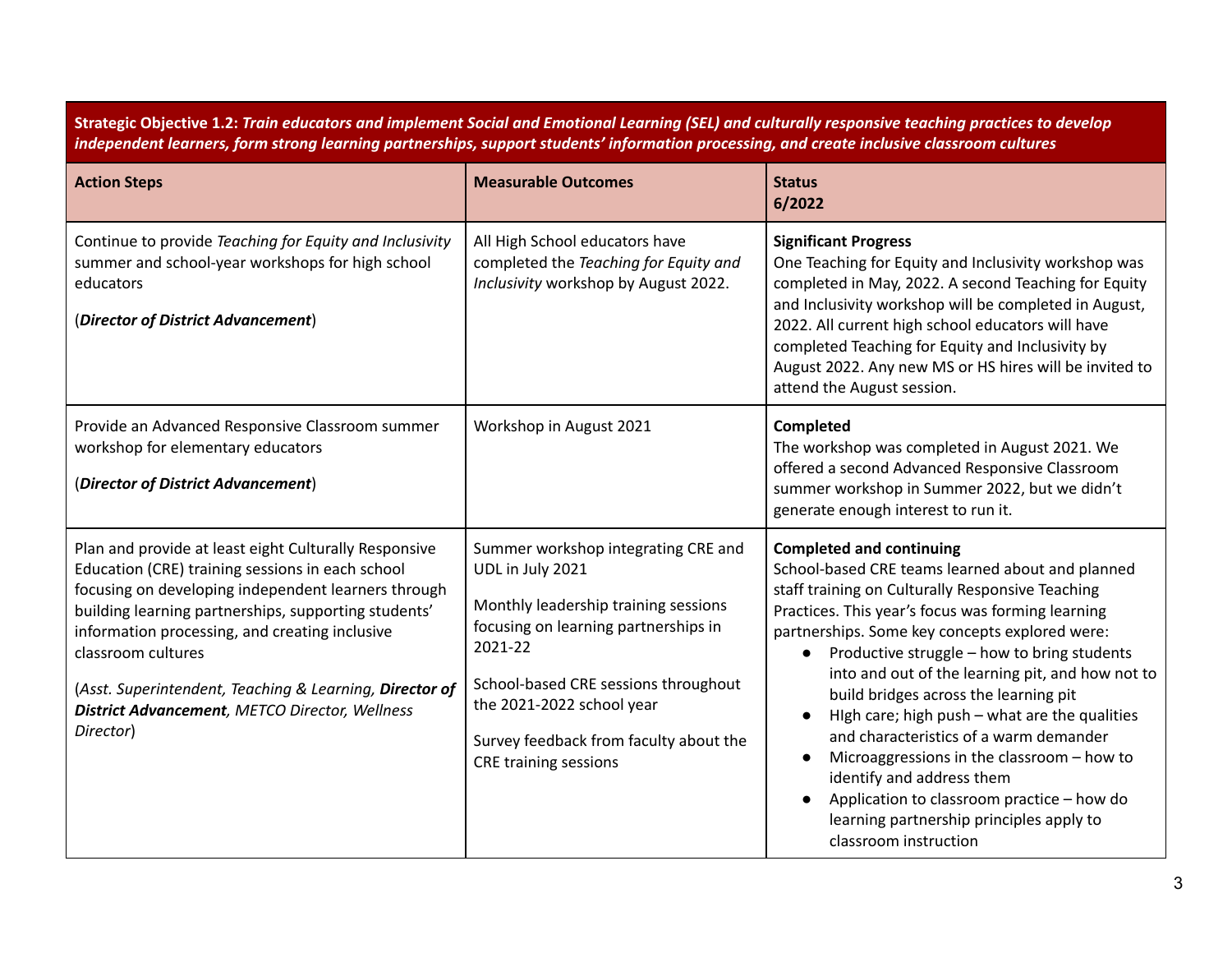|                                                                                                                                                                                                                                                                               |                                                                                                                                                                                                                                                          | Next year we will be in year 3 (out of 3) of our CRE<br>work, focusing on information processing and creating<br>inclusive classroom cultures.                                                                                                                                                                                                                                                                                  |
|-------------------------------------------------------------------------------------------------------------------------------------------------------------------------------------------------------------------------------------------------------------------------------|----------------------------------------------------------------------------------------------------------------------------------------------------------------------------------------------------------------------------------------------------------|---------------------------------------------------------------------------------------------------------------------------------------------------------------------------------------------------------------------------------------------------------------------------------------------------------------------------------------------------------------------------------------------------------------------------------|
| Incorporate CRE, Responsive Classroom, and Teaching<br>for Equity and Inclusivity strategies into goal setting<br>and coaching. Provide support for teachers practicing<br>these strategies.<br>(Coaches, Principals, Directors, Department Heads,<br>Curriculum Specialists) | 80% of teachers incorporate at least one<br>of these strategies in either their<br>professional practice or student learning<br>goals, Fall 2021<br>Increased number of coaching cycles<br>with teachers incorporating these key<br>practices in 2021-22 | <b>Significant Progress</b><br>85% of educators incorporated at least one CRE,<br>Responsive Classroom, or Teaching for Equity and<br>Inclusivity strategy into either their student learning or<br>professional practice goals in 2021-22<br>Coaching cycles have greatly increased. Most coaching<br>cycles in 2021-22 focused on curriculum adoption and<br>integrating CRE/Responsive Classroom skills into<br>instruction. |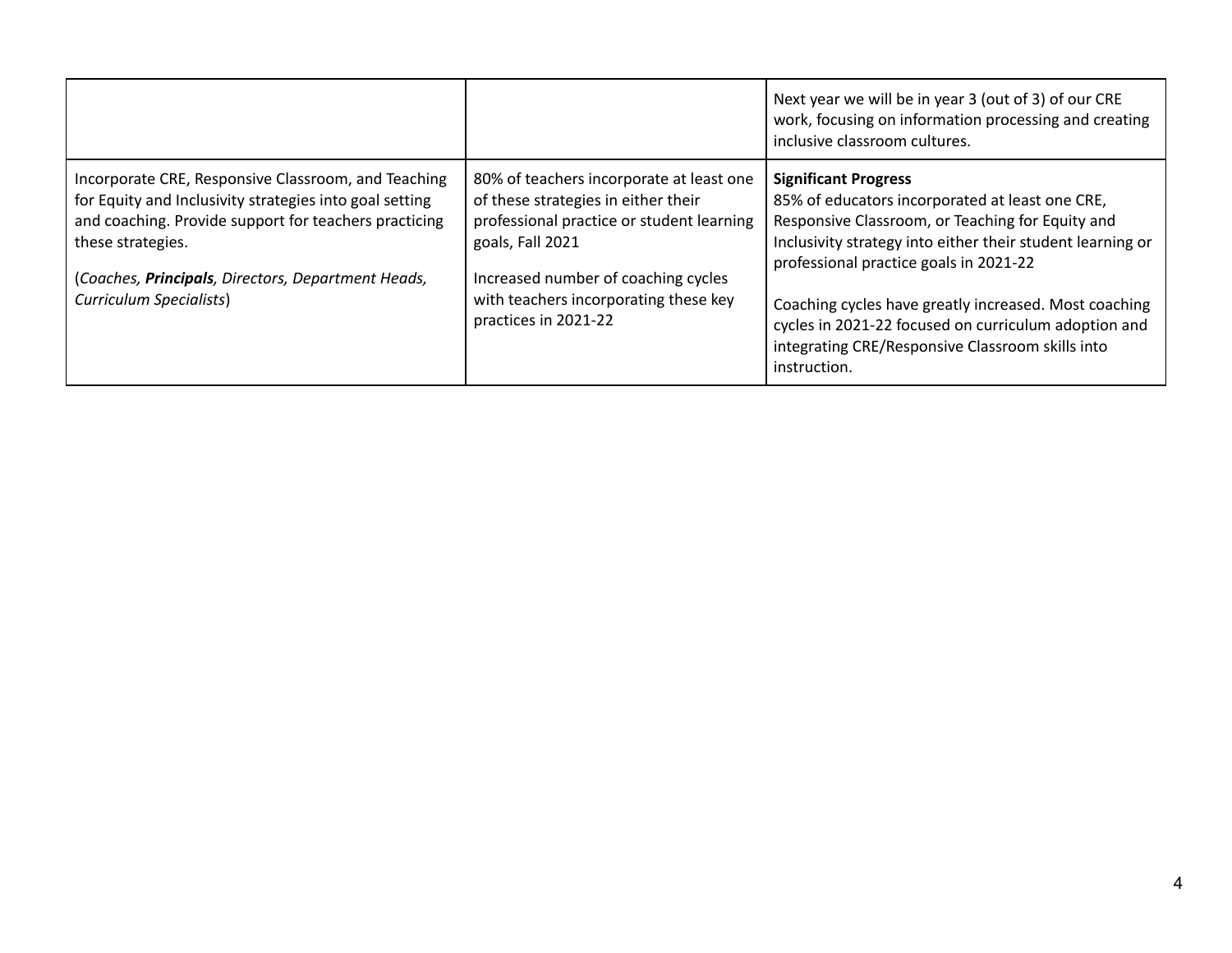| Strategic Objective 1.3: Articulate and integrate content, practice, and SEL standards into all units and lessons                                                                                                                                                                                                                                                                                                                                                                                                                                                                           |                                                                                                                                                                                                                                                                                                                                                                                                                                                                                     |                                                                                                                                                                                                                                                                                                                                                                                                                                                                                                                                                                                              |
|---------------------------------------------------------------------------------------------------------------------------------------------------------------------------------------------------------------------------------------------------------------------------------------------------------------------------------------------------------------------------------------------------------------------------------------------------------------------------------------------------------------------------------------------------------------------------------------------|-------------------------------------------------------------------------------------------------------------------------------------------------------------------------------------------------------------------------------------------------------------------------------------------------------------------------------------------------------------------------------------------------------------------------------------------------------------------------------------|----------------------------------------------------------------------------------------------------------------------------------------------------------------------------------------------------------------------------------------------------------------------------------------------------------------------------------------------------------------------------------------------------------------------------------------------------------------------------------------------------------------------------------------------------------------------------------------------|
| <b>Action Steps</b>                                                                                                                                                                                                                                                                                                                                                                                                                                                                                                                                                                         | <b>Measurable Outcomes</b>                                                                                                                                                                                                                                                                                                                                                                                                                                                          | <b>Status</b><br><b>June, 2022</b>                                                                                                                                                                                                                                                                                                                                                                                                                                                                                                                                                           |
| Ensure that all educators know both the content and<br>practice standards for their content area(s) and their<br>necessity for academic success. Support teachers in<br>integrating content and practice standards into their<br>lesson objectives.<br>(Asst. Superintendent for Teaching and Learning,<br>Principals, Directors and Department Heads,<br><b>Curriculum Specialists, Coaches)</b>                                                                                                                                                                                           | Supervisors trained to identify and<br>support content, practice, and SEL<br>standards, including teaching strategies<br>from Responsive Classroom and<br>Culturally Responsive Teaching in<br>summer 2021<br>In visits of practice, supervisors identify<br>content and practice standards within<br>the lesson objectives<br>Gather feedback about enacted<br>standards and practices from<br>supervisors, coaches, and teachers to<br>inform further professional<br>development | <b>Significant Progress</b><br>Administrators, directors, department heads, and<br>curriculum specialists are all versed in standards and<br>practices and understand how teaching practices from<br>Responsive Classroom, Teaching for Equity and<br>Inclusivity, and Culturally Responsive Education serve<br>to enhance student understanding of standards and<br>practices.<br>There has been some focus on emphasizing standards<br>and practices during supervisor visits of practice, and<br>many administrators routinely identify standards and<br>practices in their observations. |
| In secondary departments, evaluate all leveled courses<br>(CP, Honors, AP) in terms of the state standards and<br>practices with particular attention to clearly<br>articulating the differences in curricular content,<br>instructional practice, assessment, and expectations<br>for students between classes at each of the levels.<br>Make recommendations for classes at all levels to be<br>appropriately rigorous and, at the same time, be<br>accessible to all learners.<br>(Asst. Superintendent for Teaching and Learning,<br>Directors and Department Heads, Secondary Teachers | Collaboratively, Department Heads and<br>Directors develop a process about how<br>to analyze courses in terms of<br>standards, practices, rigor, and<br>accessibility by June 2022.                                                                                                                                                                                                                                                                                                 | <b>Some Progress</b><br>Although the Asst. Superintendent for Teaching &<br>Learning has had initial one-to-one discussions with<br>Department Heads and Directors about leveling and<br>the resulting differences in curricular content,<br>instructional practice, assessment, and expectations,<br>there has not yet been a collective discussion by the<br>whole curriculum council. We will need to move this<br>step to next year's District Action Plan.                                                                                                                              |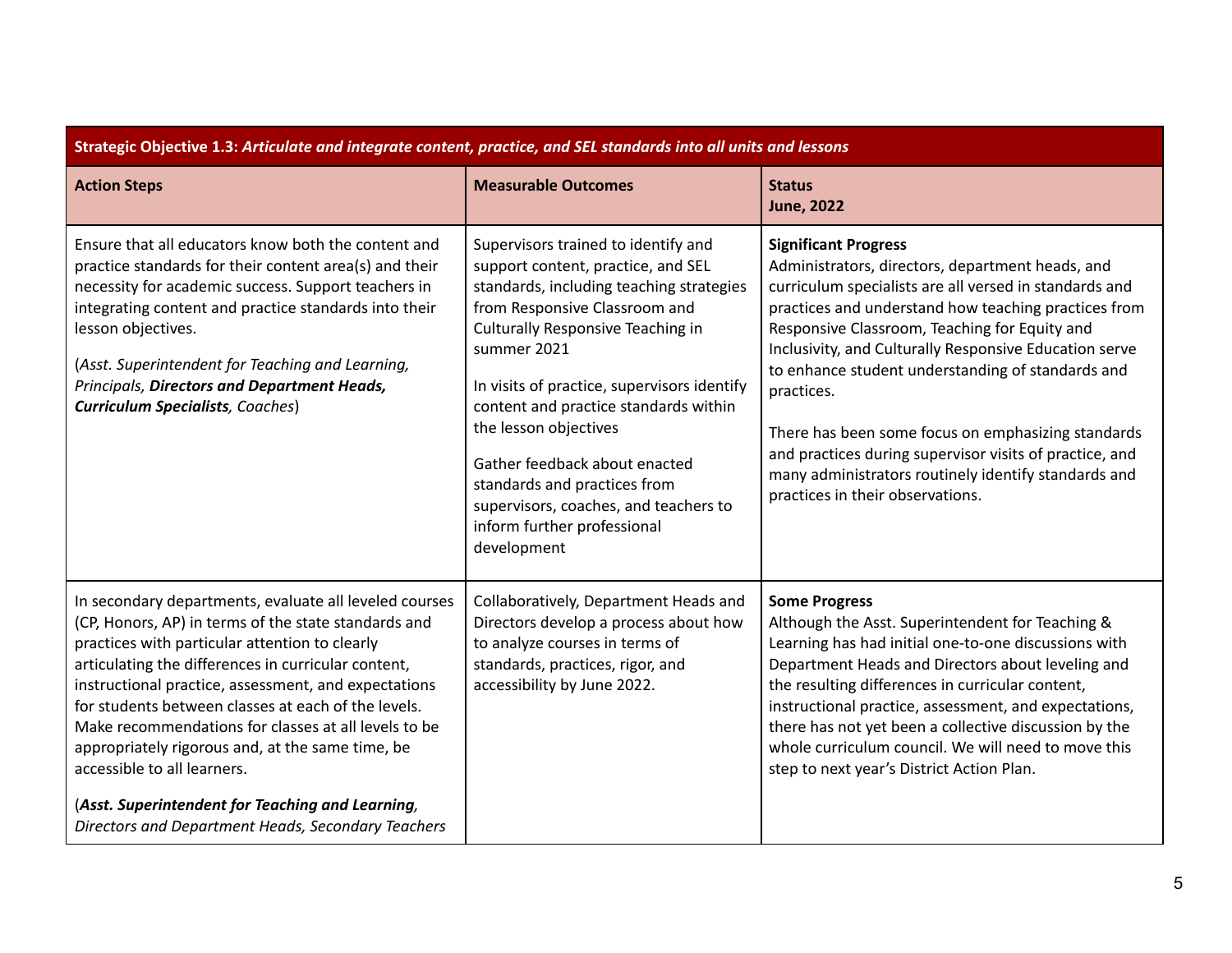| who teach leveled classes)                                                                                                                                                                                                                                                                                                                                                                          |                                                                                                                                                                                                  |                                                                                                                                                                                                                                                                                                                                                                                                                                                                                                                                                                            |
|-----------------------------------------------------------------------------------------------------------------------------------------------------------------------------------------------------------------------------------------------------------------------------------------------------------------------------------------------------------------------------------------------------|--------------------------------------------------------------------------------------------------------------------------------------------------------------------------------------------------|----------------------------------------------------------------------------------------------------------------------------------------------------------------------------------------------------------------------------------------------------------------------------------------------------------------------------------------------------------------------------------------------------------------------------------------------------------------------------------------------------------------------------------------------------------------------------|
| Develop a set of SEL competencies as a basis for lesson<br>objectives and share the SEL competencies with<br>faculty and staff. Form school-based working groups,<br>determine how best to integrate social emotional<br>learning into academic instruction.<br>(Director of District Advancement, Principals/Asst.<br>Principals, Department Heads and Directors, Coaches,<br>Grade Level Leaders) | An agreed upon set of K-12 SEL<br>competencies upon which lesson<br>objectives can be based, shared with<br>faculty and staff in all schools, and<br>communicated to the public, by June<br>2022 | <b>Significant Progress</b><br>The Admin. Council has agreed upon a set of K-12 SEL<br>standards and the SEL competencies have been<br>articulated in monthly themes for staff and students in<br>the elementary schools.<br>Next steps include integrating the Fly Five SEL<br>curriculum at the elementary level and integrating the<br>6-12 SEL standards into Advisory and daily classroom<br>practice at the middle and high school levels. Once we<br>have developed a more structured scope and<br>sequence, we will communicate SEL competencies to<br>the public. |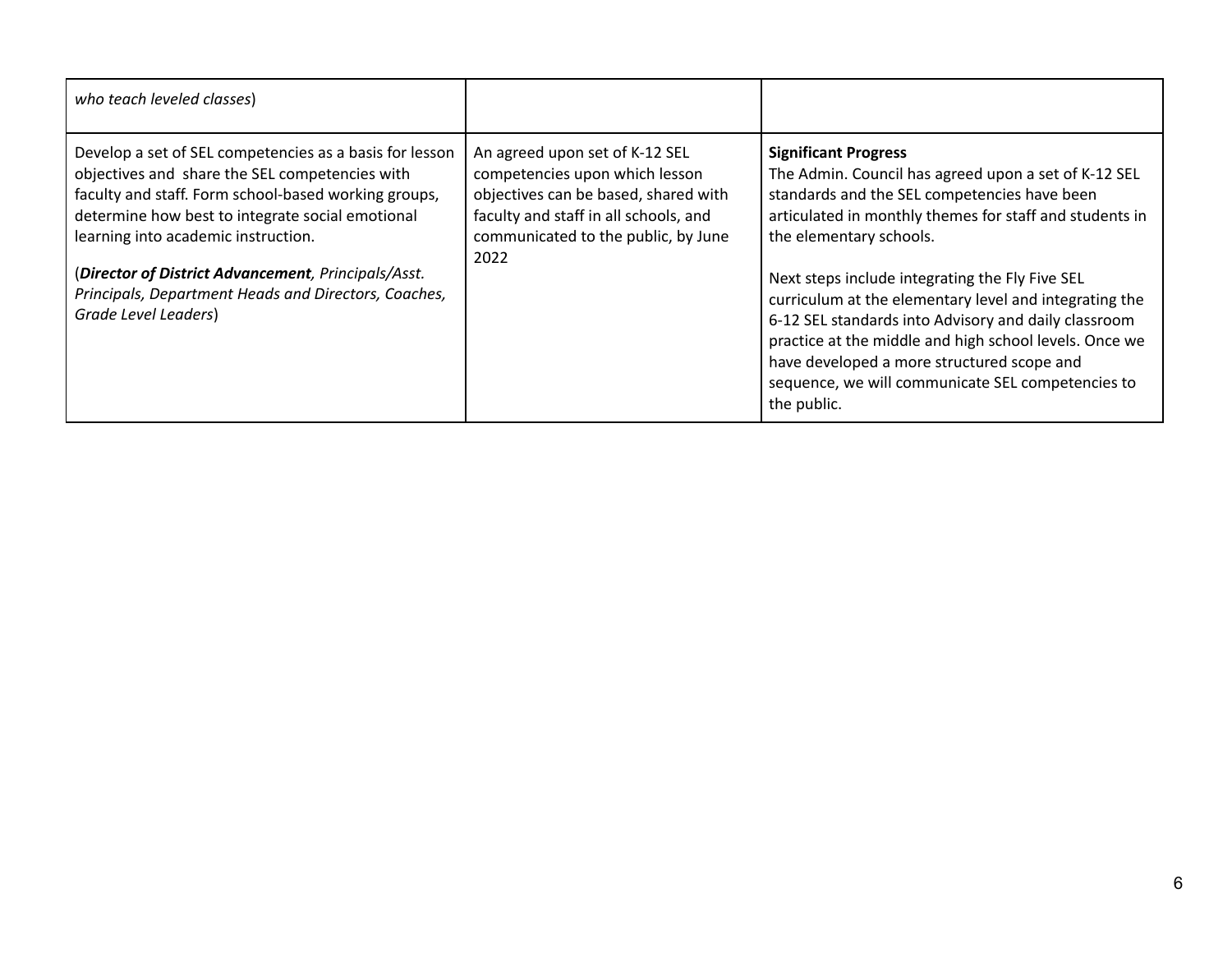| Strategic Objective 1.4: Refine, differentiate, personalize, and enhance curriculum under Universal Design principles to best serve the needs of all<br>learners. Ensure that curriculum is enacted consistently and equitably across grade levels.                                                                                                                                                            |                                                                                                                                                                                                                                                                                                                                                                     |                                                                                                                                                                                                                                                                                                                                                                                                                                                                                                                                                                                                                                                                                                                                                        |
|----------------------------------------------------------------------------------------------------------------------------------------------------------------------------------------------------------------------------------------------------------------------------------------------------------------------------------------------------------------------------------------------------------------|---------------------------------------------------------------------------------------------------------------------------------------------------------------------------------------------------------------------------------------------------------------------------------------------------------------------------------------------------------------------|--------------------------------------------------------------------------------------------------------------------------------------------------------------------------------------------------------------------------------------------------------------------------------------------------------------------------------------------------------------------------------------------------------------------------------------------------------------------------------------------------------------------------------------------------------------------------------------------------------------------------------------------------------------------------------------------------------------------------------------------------------|
| <b>Action Steps</b>                                                                                                                                                                                                                                                                                                                                                                                            | <b>Measurable Outcomes</b>                                                                                                                                                                                                                                                                                                                                          | <b>Status</b><br><b>June, 2022</b>                                                                                                                                                                                                                                                                                                                                                                                                                                                                                                                                                                                                                                                                                                                     |
| Complete the three-year Calkins Reading Units of<br>Study roll out for grades 3-5. Emphasize the<br>curriculum-supported workshop model and how<br>it helps with differentiated, individualized<br>learning<br>(Asst. Superintendent for Teaching & Learning,<br>Elementary Principals, Literacy Curriculum<br><b>Specialist</b> , Elementary Instructional Coaches)                                           | In 2021-2022, all K-5 classroom teachers are<br>teaching reading through Reading Units of<br>Study and Fundations (phonics) curricula in a<br>workshop model<br>Student reading data in Spring 2022 shows<br>improved growth and a reduction of students<br>falling below benchmarks and needing<br>intervention                                                    | Completed<br>The Reading Units of Study rollout is complete, K-5.<br>The next steps are to:<br>• Purchase and integrate significant Calkins<br>updates in the K-2 curriculum<br>Continue work on integrating reading,<br>writing, and phonics<br>Continue integrating literacy instruction with<br>science and social studies<br>2021-22 data indicates that student reading levels<br>have increased significantly after the adoption of the<br>reading program for grades K-3. 93% of students in<br>K-3 are reading at or above benchmark (up from 88%<br>in 2020-21). We are eager to see how this year's<br>grade 3 MCAS scores correlate with district reading<br>data. We are hopeful to see similar increases for<br>grades 4 and 5 next year. |
| Launch and begin to roll out the Primary Source<br>Cornerstones for Civic Engagement social studies<br>curriculum for grades 3-5<br>In accordance with DESE guidelines, continue to<br>develop and enhance eighth grade and ninth<br>grade civics projects<br>(Asst. Superintendent for Teaching & Learning,<br><b>Science/Social Studies Curriculum Specialist,</b><br><b>Social Studies Department Head)</b> | In 2021-2022, all 3-5 classroom teachers<br>collaboratively plan for and teach at least two<br>Cornerstones units (approximately half the<br>curriculum). Student and educator feedback<br>on the efficacy of the new curriculum in<br>spring 2022<br>Eighth and ninth grade civics projects created<br>and taught for all students in the 2021-2022<br>school year | Completed<br>Cornerstones curriculum roll-out in progress.<br>Approximately half the units and lessons have been<br>taught in grades 3, 4, and 5.<br>8th Grade Civics students completed and sent letters<br>to government officials to satisfy the DESE<br>requirement for an Action Civics Project. Students<br>chose to send their letters to a whole range of<br>audiences from local to international government<br>officials.                                                                                                                                                                                                                                                                                                                    |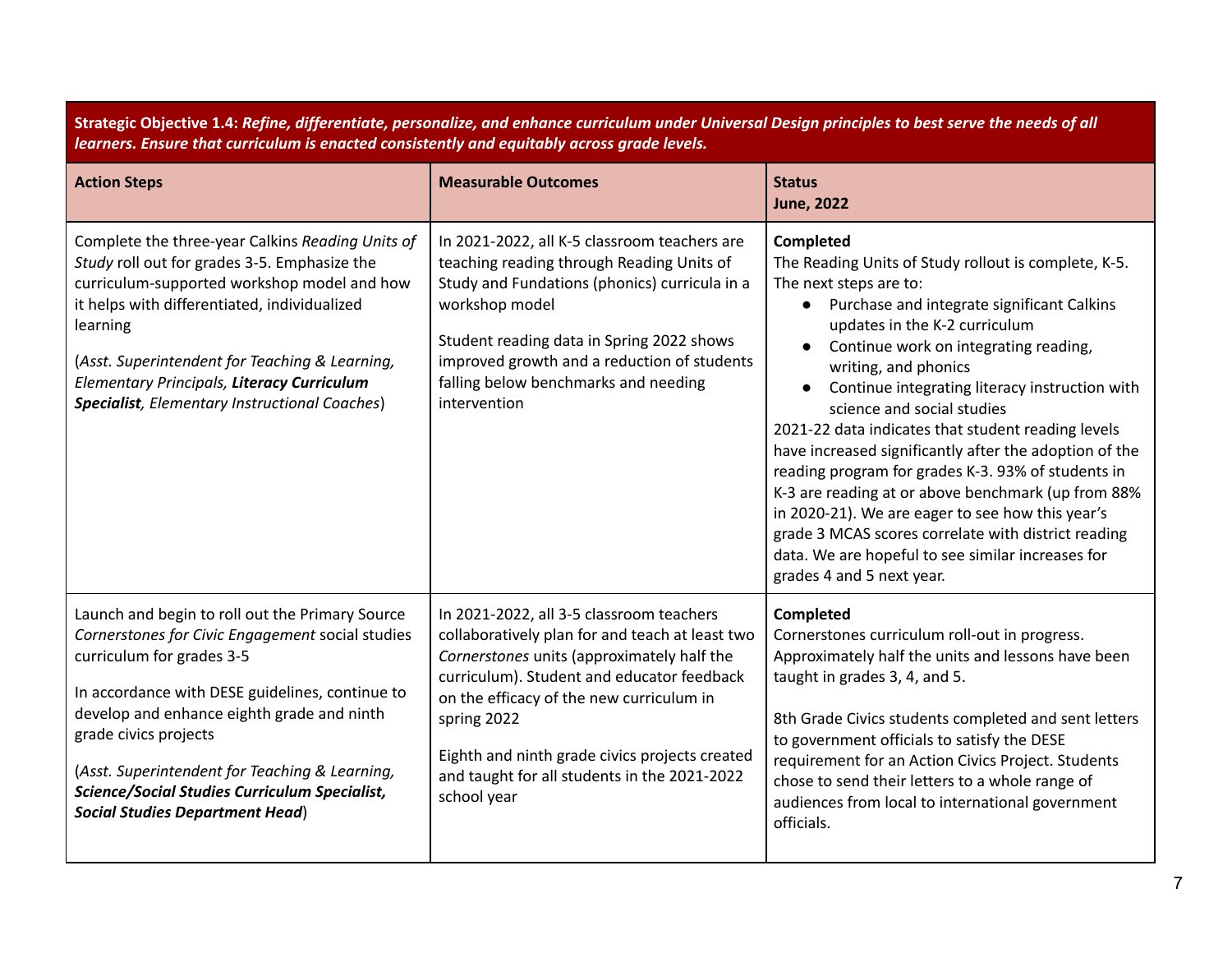|                                                                                                                                                                                                                                                                                                                                                                      |                                                                                                                                                                                                                                                                                                                                                                                           | In 9th grade, teachers continued to pilot different<br>civic action projects based on students' interests and<br>leadership. This includes participating in Out of Eden<br>learn and creating the Weston Remembers Oral<br>History Walk. Next steps include teachers debriefing<br>on each project's strengths/weaknesses and deciding<br>whether to continue offering a variety of options or<br>choose one uniform project for all students.                                                                                                                                                                                                                                                                                                                                                                                                        |
|----------------------------------------------------------------------------------------------------------------------------------------------------------------------------------------------------------------------------------------------------------------------------------------------------------------------------------------------------------------------|-------------------------------------------------------------------------------------------------------------------------------------------------------------------------------------------------------------------------------------------------------------------------------------------------------------------------------------------------------------------------------------------|-------------------------------------------------------------------------------------------------------------------------------------------------------------------------------------------------------------------------------------------------------------------------------------------------------------------------------------------------------------------------------------------------------------------------------------------------------------------------------------------------------------------------------------------------------------------------------------------------------------------------------------------------------------------------------------------------------------------------------------------------------------------------------------------------------------------------------------------------------|
| Provide professional development for the<br>Illustrative Mathematics curriculum for grades K<br>and 1, pilot and evaluate the curriculum<br>(Asst. Superintendent for Teaching & Learning,<br>Elementary Principals, Math Curriculum<br><b>Specialist</b> , Instructional Coaches)                                                                                   | In 2021-2022, all K-1 classroom teachers<br>collaboratively learn about, plan for, and<br>teach mathematics using Illustrative<br>Mathematics as a curricular resource<br>After an analysis of student assessments and<br>teacher feedback, elementary educators and<br>administrators will decide whether to begin<br>rollout of Illustrative Mathematics for grades<br>K-5 in 2022-2023 | <b>Completed</b><br>Illustrative Mathematics chosen for its coherent<br>progression of learning, conceptual understanding,<br>mathematical fluency, academic language and<br>discourse, hands-on learning, and culturally<br>responsive pedagogy. We began full implementation<br>in grades K-1 and piloted units in grades 2, 3, and 4.<br>Teachers gave strong positive feedback on the<br>program in March and we made the decision to<br>continue the rollout. We will fully implement<br>Illustrative Math in grades K-3 next year.<br>Preliminary data in K-1 indicates a significant<br>decrease of students needing math intervention<br>throughout the school year (from 14 to 6 first<br>graders). We are hopeful that the data will continue<br>to show Illustrative Math's connection to positive<br>learning outcomes for K-1 next year. |
| Learn how Culturally Responsive Pedagogy and<br>Universal Design for Learning overlap and<br>interrelate. Develop a professional development<br>plan for educators that interlinks UDL with CRP.<br>(Asst. Superintendent, Teaching & Learning; Director of<br><b>District Advancement</b> , METCO Director, Wellness<br>Director, Principals, CRP leadership teams) | Administrators and CRE teacher leaders<br>attend a workshop that helps participants<br>connect Universal Design for Learning, equity,<br>and CRE in July 2021 and then plan CRE<br>training for spring and fall 2022 that<br>integrates UDL and CRE teaching strategies                                                                                                                   | <b>Significant Progress</b><br>CRE leadership team members participated in UDL<br>workshop. We will be developing a professional<br>development plan that links Culturally Responsive<br>Education to Universal Design for Learning in Summer<br>2022.                                                                                                                                                                                                                                                                                                                                                                                                                                                                                                                                                                                                |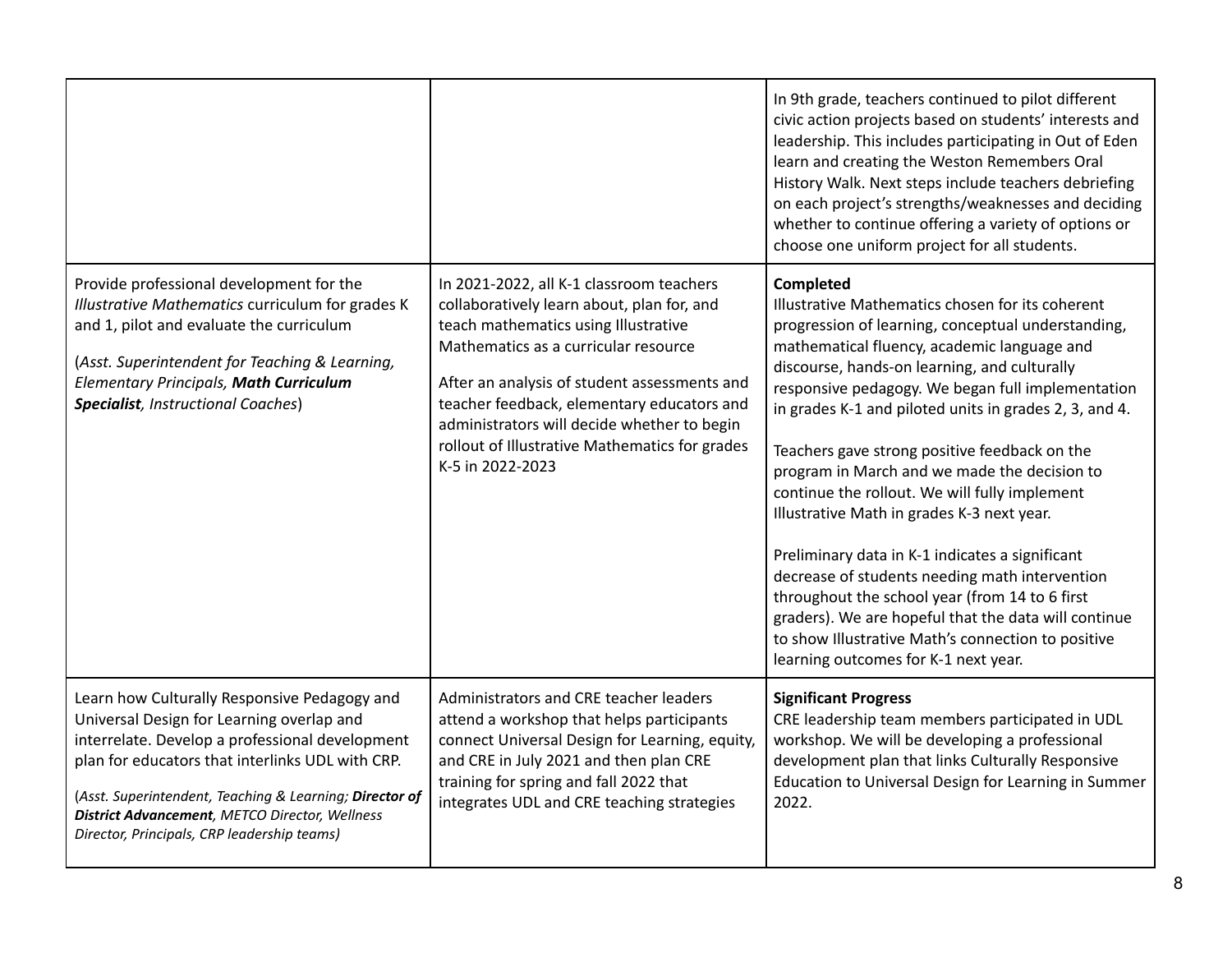| Strategic Objective 1.5: Enhance district and school support for teachers to improve their own instructional practice, including professional learning, |  |
|---------------------------------------------------------------------------------------------------------------------------------------------------------|--|
| coaching, and supervision and evaluation                                                                                                                |  |

| <b>Action Steps</b>                                                                                                                                                                                                                                                                                                                                                  | <b>Measurable Outcomes</b>                                                                                                                                                                                                                                         | <b>Status</b><br><b>June, 2022</b>                                                                                                                                                                                                                                                                                                                                                                                                                |
|----------------------------------------------------------------------------------------------------------------------------------------------------------------------------------------------------------------------------------------------------------------------------------------------------------------------------------------------------------------------|--------------------------------------------------------------------------------------------------------------------------------------------------------------------------------------------------------------------------------------------------------------------|---------------------------------------------------------------------------------------------------------------------------------------------------------------------------------------------------------------------------------------------------------------------------------------------------------------------------------------------------------------------------------------------------------------------------------------------------|
| Rejoin the Harvard-based Teacher as Scholars<br>professional learning program<br>(Assistant Superintendent for Teaching & Learning)                                                                                                                                                                                                                                  | At least 15 Weston educators<br>participate in Teachers as Scholars<br>courses in 2021-2022                                                                                                                                                                        | Completed<br>15 educators successfully participated in the<br>Teachers as Scholars program in 2021-2022.<br>We will continue to fund 15 slots in the Teachers as<br>Scholars program for Weston educators.                                                                                                                                                                                                                                        |
| Develop a coherent, district-wide coaching system upon<br>which all instructional coaches can base this work. This<br>coaching system will promote a student-centered<br>approach and will be structured through consistent<br>coaching cycles.<br>(Assistant Superintendent for Teaching & Learning,<br>Director of District Advancement, Instructional<br>Coaches) | Coaching system created by August<br>2021 and communicated to all<br>educators in September 2021<br>Coaches employ coaching cycles while<br>working with educators in 2021-2022<br>Feedback from educators about<br>instructional coaching in spring 2022          | <b>Significant Progress</b><br>The new coaching system, centered around student<br>learning data, was developed in the summer of<br>2021 by our team of instructional coaches,<br>presented to K-8 educators in fall 2021, and<br>implemented throughout the 2021-2022 school<br>year.<br>We have not yet collected feedback from educators<br>about instructional coaching and student-centered<br>coaching cycles. We will do so in Fall, 2022. |
| To expand coaching capacity, train administrators,<br>directors, department heads, curriculum specialists,<br>technology integration specialists on the principles of<br>instructional coaching, including the district-wide<br>coaching system.<br>(Assistant Superintendent for Teaching & Learning,<br>Director of District Advancement, Instructional Coaches)   | Training program created or found by<br>September 2021<br>Directors, department heads,<br>curriculum specialists, and tech.<br>Integration specialists receive coaching<br>training by summer 2022 so that they<br>can better coach educators by<br>September 2022 | <b>Deferred</b><br>This is an action step that we intentionally dropped<br>for department heads, directors, and curriculum<br>specialists. We felt that we would have more<br>leverage once changes in educator evaluation were<br>developed.<br>Next year, while we train supervisors with the<br>expected changes in supervision and evaluation, we<br>will explore how coaching and supervisory<br>strategies can complement one another.      |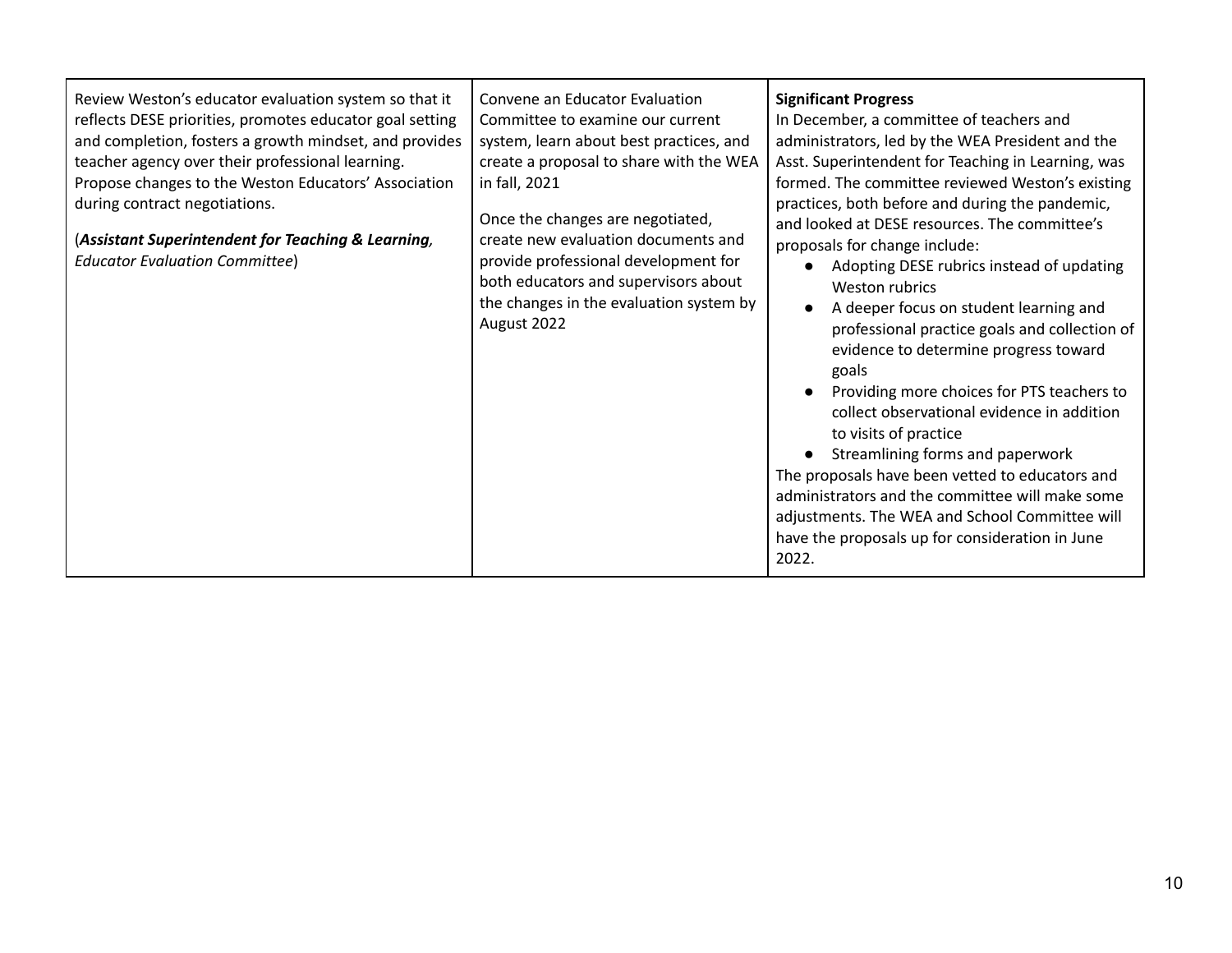Strategic Objective 1.6: Develop consistent systems and processes for data inquiry and analysis in order to take action for student *achievement/growth and instructional improvement.*

| <b>Action Steps</b>                                                                                                                                                                                                                                                                                                                                                                                                                                          | <b>Measurable Outcomes</b>                                                                                                                                                                                                                                                                                                    | <b>Status</b><br><b>June, 2022</b>                                                                                                                                                                                                                                                                                                                                                                                                                                                                                                                                                                                                                                                                                                                                                                                                                                                                                                                                                                                                                                                                                                           |
|--------------------------------------------------------------------------------------------------------------------------------------------------------------------------------------------------------------------------------------------------------------------------------------------------------------------------------------------------------------------------------------------------------------------------------------------------------------|-------------------------------------------------------------------------------------------------------------------------------------------------------------------------------------------------------------------------------------------------------------------------------------------------------------------------------|----------------------------------------------------------------------------------------------------------------------------------------------------------------------------------------------------------------------------------------------------------------------------------------------------------------------------------------------------------------------------------------------------------------------------------------------------------------------------------------------------------------------------------------------------------------------------------------------------------------------------------------------------------------------------------------------------------------------------------------------------------------------------------------------------------------------------------------------------------------------------------------------------------------------------------------------------------------------------------------------------------------------------------------------------------------------------------------------------------------------------------------------|
| Create/enhance a consistent system of data teams and<br>classroom support teams across all three elementary<br>schools to identify students in need of support, create<br>groups for targeted intervention, monitor student<br>progress, and improve the classroom environment to<br>support all learners<br>(Assistant Superintendent for Teaching & Learning,<br>Director of District Advancement, Director of Student<br>Services, Elementary Principals) | Data teams in all three elementary<br>schools follow a consistent, regular<br>process to identify and support students<br>needing intervention and to monitor<br>their progress throughout 2021-2022<br>Students receiving intervention show<br>growth in target areas. No student who<br>needs intervention gets overlooked. | Completed<br>Over the summer of 2021, principals and other<br>educators met together to create a unified data<br>cycle for the elementary schools. The cycle is<br>based on DESE's dyslexia guidance, and involves<br>four data team meetings per year, where literacy,<br>math, and SEL data are reviewed for each student<br>and plans for support and intervention are<br>generated. Common spreadsheets and forms were<br>designed for tracking student progress. All<br>elementary schools had data team meetings that<br>informed intervention in November, January, April,<br>and June.<br>Because of the data team process, interventions<br>have been more specifically targeted to academic<br>skills and there has been more push-in<br>intervention to ensure that students receive<br>support within the classroom community.<br>Next steps include modifying the elementary<br>schedule so that there is more capacity for push-in<br>intervention, finding data sources and providing<br>more targeted intervention for students who need<br>SEL support, and finding common ways to measure<br>the success of interventions. |
| Create a secondary task force to 1) identify and review<br>what screening, benchmark, and progress monitoring<br>tools are in place, and what data is being gathered for                                                                                                                                                                                                                                                                                     | Task force created by January 2022<br>Task force produces a secondary model                                                                                                                                                                                                                                                   | <b>Significant Progress</b><br>With ESSER funding, we had the opportunity to do<br>a more comprehensive Multi-Tiered Systems of                                                                                                                                                                                                                                                                                                                                                                                                                                                                                                                                                                                                                                                                                                                                                                                                                                                                                                                                                                                                              |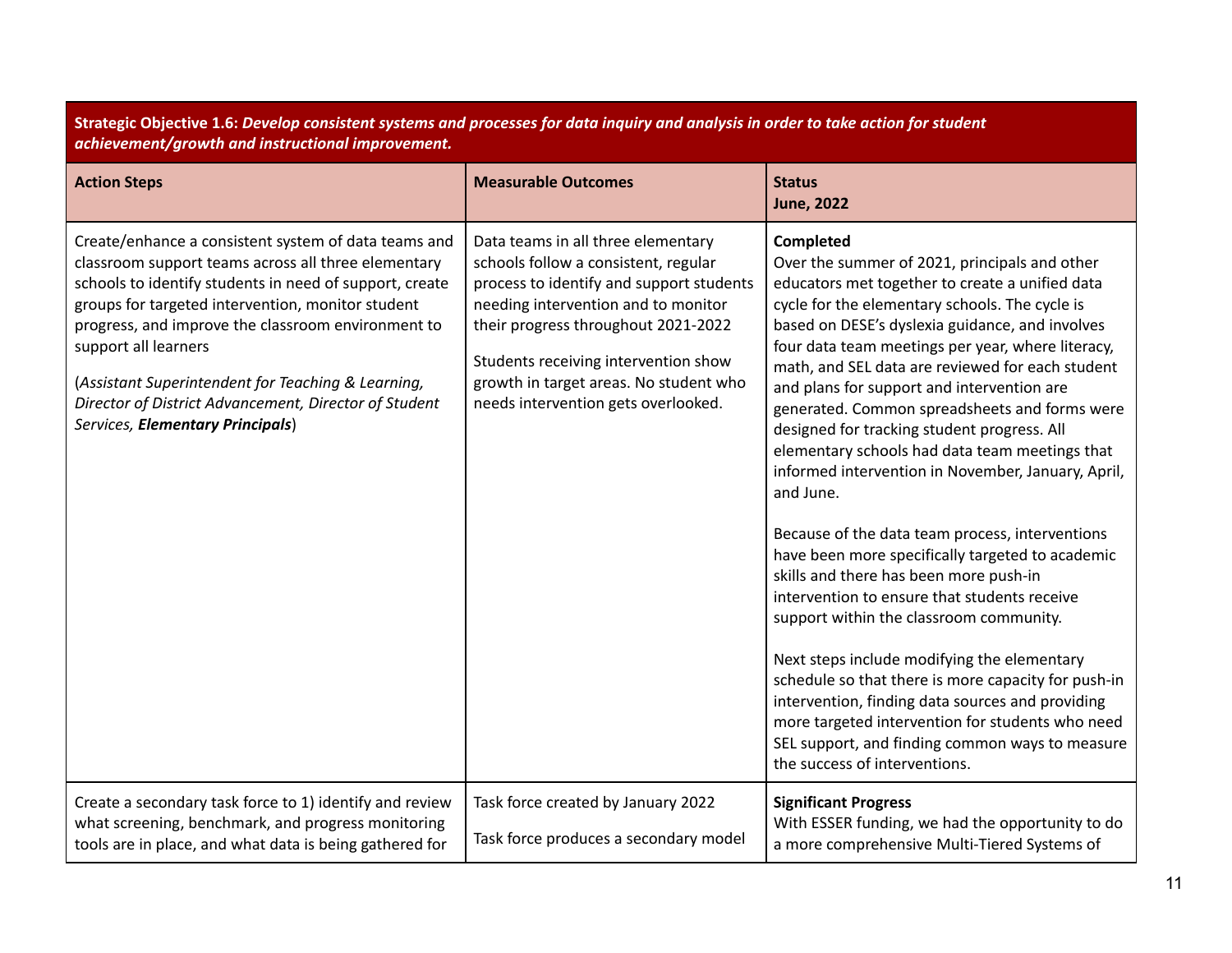| intervention and special education referral decisions;<br>2) create a central, accessible, continually updated site<br>for such data; 3) develop and communicate a regular,<br>systematic process when data is reviewed and<br>intervention/referral decisions are made<br>(Assistant Superintendent for Teaching & Learning,<br>Director of District Advancement, Director of Student<br>Services, Secondary Principals, task force members) | that parallels the elementary data team<br>model that identifies students needing<br>support and systematically provides<br>appropriate intervention with consistent<br>progress monitoring by spring 2022. The<br>model will be implemented in<br>2022-2023. | Support (MTSS) review. Instead of focusing just on<br>the secondary level, we expanded our lens to<br>cover the whole district PK-12.<br>The committee was formed in November 2021<br>and, under the leadership of principals Erin<br>Magurie and Paul Peri, undertook a<br>self-assessment of what MTSS systems, practices,<br>and drivers are already in place and what we need<br>to add or enhance.<br>We then brought in MTSS expert Katie Novak to<br>review our internal assessment, artifacts, and<br>survey data to determine next steps. Dr. Novak has<br>recently sent us a draft of her findings. After some<br>discussion with the Admin. Council, we will<br>present the findings and recommendations in early<br>fall, 2022. |
|-----------------------------------------------------------------------------------------------------------------------------------------------------------------------------------------------------------------------------------------------------------------------------------------------------------------------------------------------------------------------------------------------------------------------------------------------|---------------------------------------------------------------------------------------------------------------------------------------------------------------------------------------------------------------------------------------------------------------|---------------------------------------------------------------------------------------------------------------------------------------------------------------------------------------------------------------------------------------------------------------------------------------------------------------------------------------------------------------------------------------------------------------------------------------------------------------------------------------------------------------------------------------------------------------------------------------------------------------------------------------------------------------------------------------------------------------------------------------------|
| Explore Instructional Rounds for Administrative Council<br>as a tool to collect and analyze data about instructional<br>practices. Begin to develop methods to triangulate<br>instructional practice data with student learning data.<br>(Assistant Superintendent for Teaching & Learning,<br><b>Director of District Advancement</b> , Principals)                                                                                          | Pilot one set of instructional rounds at<br>each school in 2021-22                                                                                                                                                                                            | <b>Significant Progress</b><br>The Director of Equity and Professional Learning<br>trained the Admin. Council in instructional rounds<br>in January 2022. We were able to complete<br>instructional rounds in two schools this year, the<br>Middle School and Woodland School. Our plan is<br>to conduct instructional rounds at all five schools<br>in 2022-23.                                                                                                                                                                                                                                                                                                                                                                            |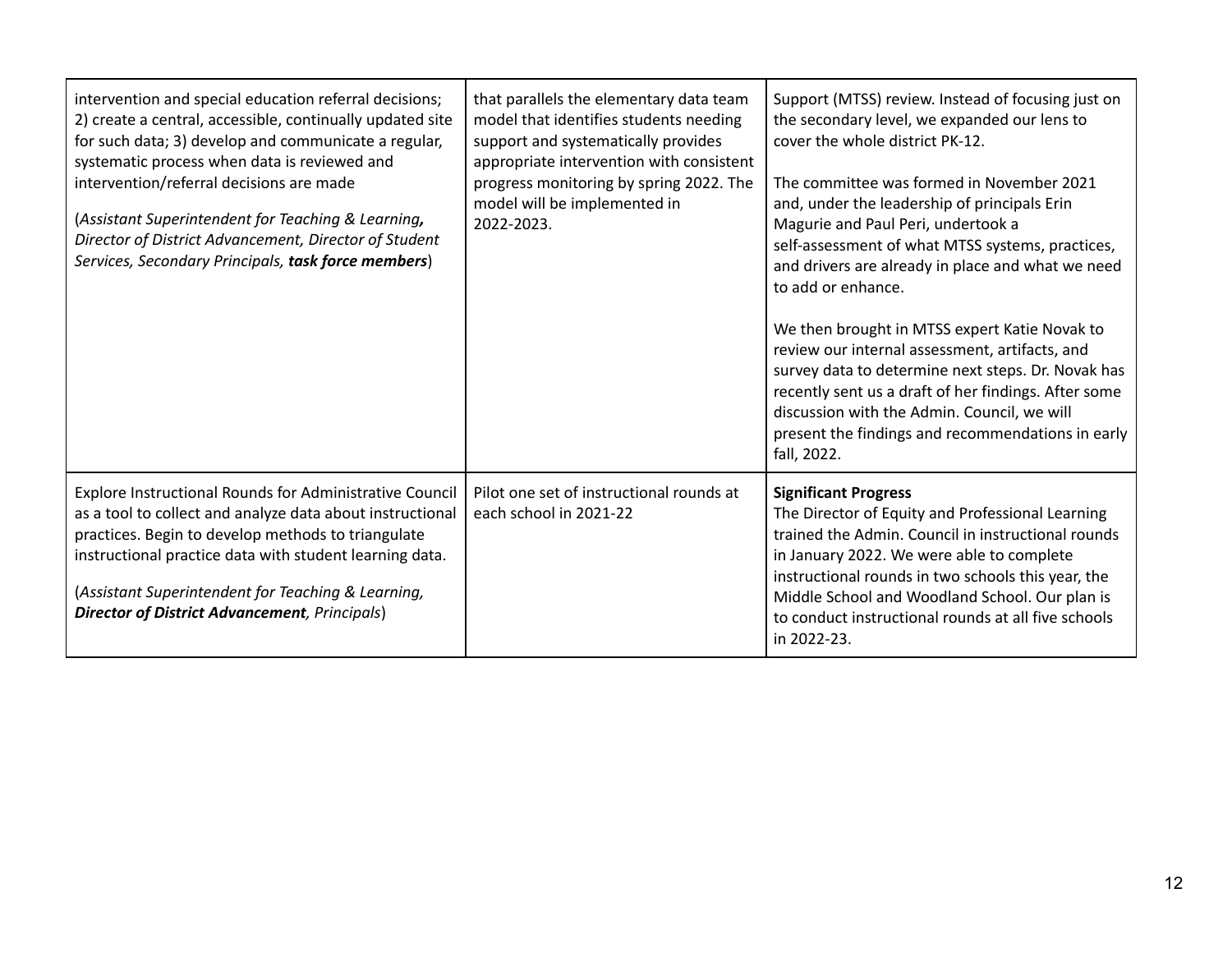Strategic Objective 2.1: Promote a culture of connection and belonging in each classroom and school through the arts, advisories, affinity groups, *teams, learning partnerships, and other inclusionary practices.*

| <b>Action Steps</b>                                                                                                                                                                                                                                                                                                                                                                                      | <b>Measurable Outcomes</b>                                                                                                                                                                                                                                                                                                 | <b>Status</b><br><b>June, 2022</b>                                                                                                                                                                                                                                                                                                                                                                                                                                                                                                                                                                                                                                                                                                                                                                                                                         |
|----------------------------------------------------------------------------------------------------------------------------------------------------------------------------------------------------------------------------------------------------------------------------------------------------------------------------------------------------------------------------------------------------------|----------------------------------------------------------------------------------------------------------------------------------------------------------------------------------------------------------------------------------------------------------------------------------------------------------------------------|------------------------------------------------------------------------------------------------------------------------------------------------------------------------------------------------------------------------------------------------------------------------------------------------------------------------------------------------------------------------------------------------------------------------------------------------------------------------------------------------------------------------------------------------------------------------------------------------------------------------------------------------------------------------------------------------------------------------------------------------------------------------------------------------------------------------------------------------------------|
| Develop a set of school-wide practices that every<br>teacher will use to welcome students back to<br>in-person learning in September 2021. These<br>practices include knowing names and<br>pronunciations, greetings, icebreakers, class rituals,<br>and other community building activities.<br>(Asst. Superintendent for Teaching & Learning,<br><b>Director of District Advancement</b> , Principals) | School wide welcoming practices agreed<br>upon in August 2021 in all schools<br>All educators conduct school wide<br>welcoming practices in September 2021, as<br>measured by observations, student<br>interviews, and or student surveys                                                                                  | Completed<br>Welcoming practices were planned and completed<br>in all five schools in August and September, 2021.                                                                                                                                                                                                                                                                                                                                                                                                                                                                                                                                                                                                                                                                                                                                          |
| Reboot and enhance the Middle School and High<br>School advisory programs so that every teacher is<br>an advisor, all advisors are involved, trained and<br>prepared, and that there is a system of providing<br>relevant, engaging advisory lessons throughout the<br>school year<br>(Director of District Advancement, Secondary<br>Principals/Asst. Principals, advisory teams)                       | Advisory systems, structures and schedules<br>created by August 2021<br>Advisory teams regularly planning advisory<br>sessions and supporting educators with<br>materials in 2021-22<br>School-wide advisory professional<br>development in Fall, 2021<br>Students surveyed on the impact of<br>advisory in May/June, 2022 | <b>Completed for Middle School</b><br>Middle school advisory fully implemented in<br>2021-2022. Every teacher is an advisor and there is<br>a systematic approach of providing lessons for<br>advisors throughout the year.<br><b>Some Progress for High School</b><br>Planning took place for a more robust high school<br>advisory system in Fall 2021. After discussions with<br>the WEA, the decision was made to bring back<br>advisory on a limited basis and not make significant<br>changes to the advisory program for 2021-2022. HS<br>Advisory occurred approximately once every two<br>weeks, starting in November. Educators<br>volunteered to be advisors and an advisory team<br>created advisory lessons.<br>Continued high school advisory planning will take<br>place this summer under the direction of the new<br>Assistant Principal. |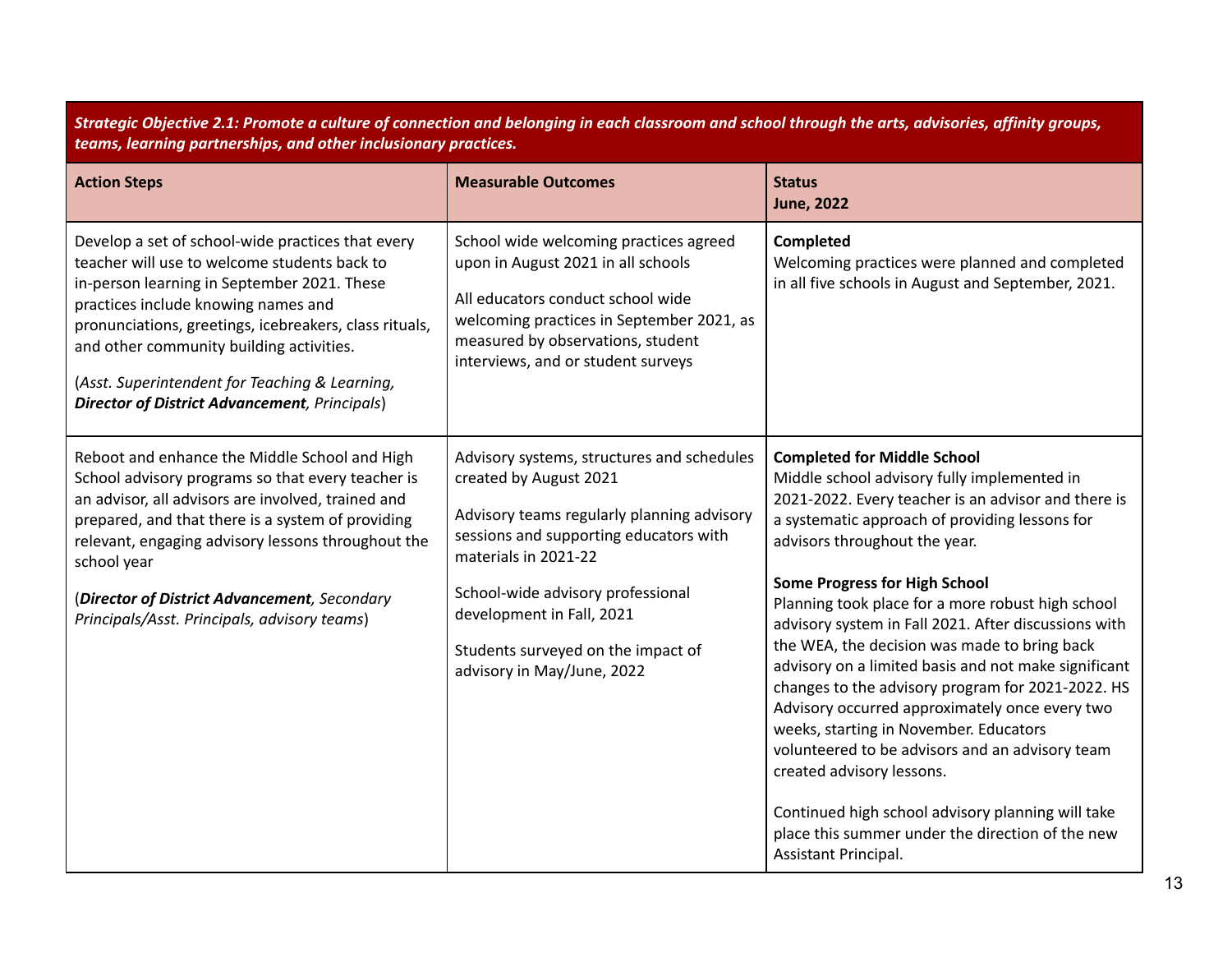| Utilize all-school (or all-grade) assemblies for the        | For each school, schedule of all-school /                                                                         | <b>Significant Progress</b>                                                                                                                                                                                                                        |
|-------------------------------------------------------------|-------------------------------------------------------------------------------------------------------------------|----------------------------------------------------------------------------------------------------------------------------------------------------------------------------------------------------------------------------------------------------|
| purpose of building connection and belonging in             | all-grade assemblies created in September                                                                         | We have been able to hold many all-school and                                                                                                                                                                                                      |
| every school.                                               | 2021                                                                                                              | all-grade assemblies in all five schools this year.                                                                                                                                                                                                |
| (Principals, Grade Leaders, Department Heads,<br>Directors) | Students surveyed about the impact of<br>school/grade assemblies on their sense of<br>belonging in May/June, 2022 | While some assemblies' primary purpose was to<br>build connection and belonging, most assemblies<br>had academic and enrichment purposes. Students<br>have not been surveyed about the impact of school<br>assemblies on their sense of belonging. |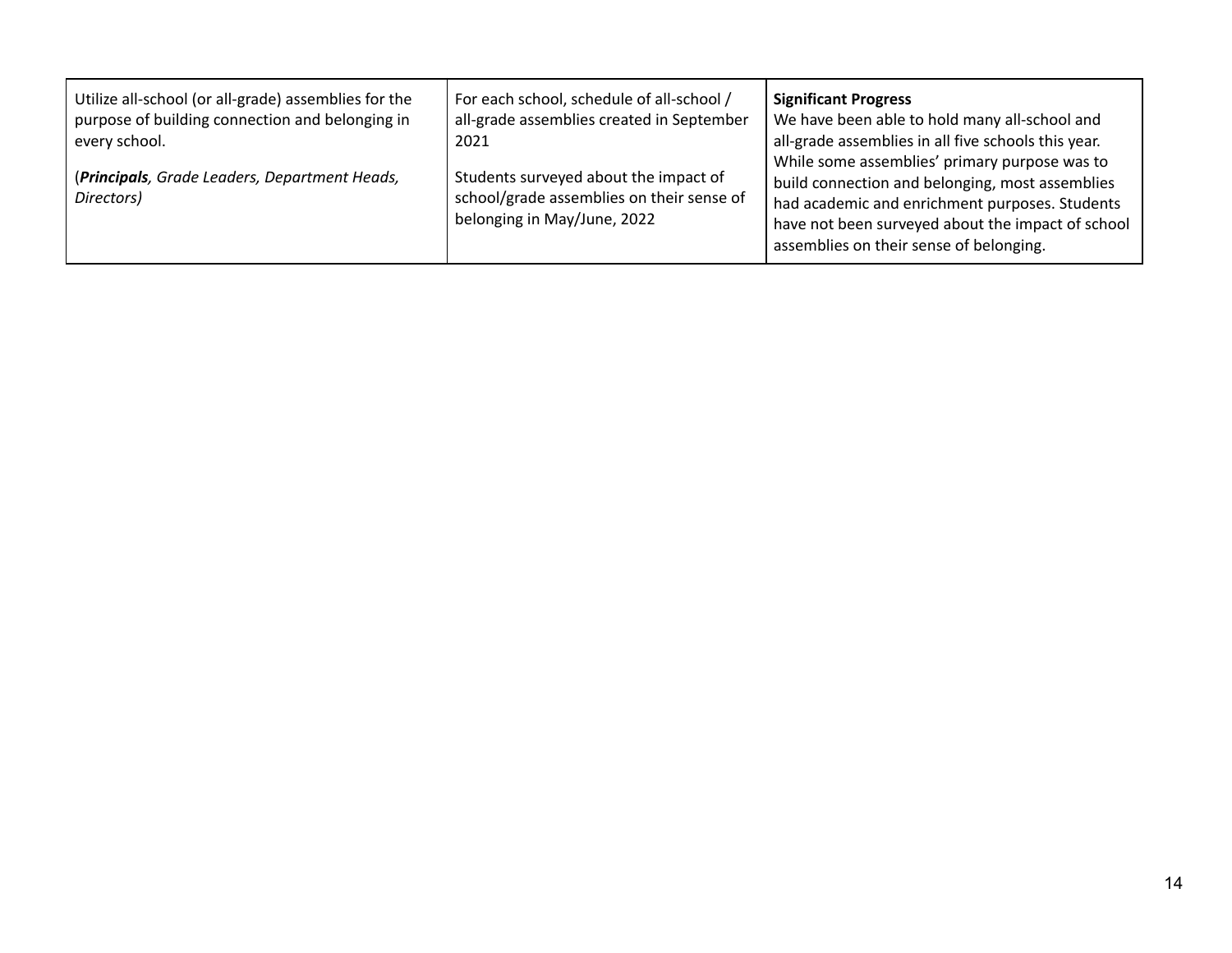Strategic Objective 2.2: Examine all curricula, systems and practices through an equity lens to ensure that historically marginalized groups are *included and well-represented.*

| <b>Action Steps</b>                                                                                                                                                                                                                                                                                                                                                                                                                                                                         | <b>Measurable Outcomes</b>                                                                                                                                                | <b>Status</b><br><b>June, 2022</b>                                                                                                                                                                                                                                                                                                                                                                                                                                                                                                                                                                                                                                                     |
|---------------------------------------------------------------------------------------------------------------------------------------------------------------------------------------------------------------------------------------------------------------------------------------------------------------------------------------------------------------------------------------------------------------------------------------------------------------------------------------------|---------------------------------------------------------------------------------------------------------------------------------------------------------------------------|----------------------------------------------------------------------------------------------------------------------------------------------------------------------------------------------------------------------------------------------------------------------------------------------------------------------------------------------------------------------------------------------------------------------------------------------------------------------------------------------------------------------------------------------------------------------------------------------------------------------------------------------------------------------------------------|
| Create a process where curriculum is reviewed in every<br>department and at every grade level to identify and<br>correct for bias and ensure that historically<br>marginalized groups are included, celebrated, and<br>represented. Create an action plan to adopt new<br>curricular materials when appropriate.<br>(Asst. Superintendent for Teaching & Learning, Director<br>of District Advancement, HS and MS Principals,<br>Curriculum specialists, Department Heads and<br>Directors) | Anti-bias curriculum review process<br>developed by spring, 2022                                                                                                          | <b>Some Progress</b><br>We were not able to develop a curriculum review<br>process during the academic year. The English<br>and history departments are beginning equity<br>reviews of their curriculum in Summer, 2022.                                                                                                                                                                                                                                                                                                                                                                                                                                                               |
| Provide secondary professional development that<br>focuses on best practices for assessment and grading.<br>Form a working group of middle and high school<br>educators and administrators to explore equitable<br>assessment and grading practices.<br>(Asst. Superintendent for Teaching & Learning, Director<br>of District Advancement, Secondary Principals,<br><b>Equitable Assessment and Grading Working Group)</b>                                                                 | Workshop completed in summer, 2021<br>Working group created in fall, 2021<br>List of equitable grading practices for<br>consideration created and vetted by fall,<br>2022 | <b>Completed and continuing</b><br>Summer workshop on Grading for Equity<br>completed in August 2021 and two are<br>scheduled for June, 2022. The working group was<br>created in fall, 2021 and has met six times<br>throughout the school year.<br>Department Heads in English, Social Studies,<br>World Language, Science, and Mathematics have<br>all worked with department members on<br>Grading for Equity Practices.<br>The two grading practices that will be considered<br>by all in fall, 2022 are:<br>The use of a 50-100 point grading scale<br>Allowing students to retake all or parts of<br>summative assessments when the<br>assessments show that the student is not |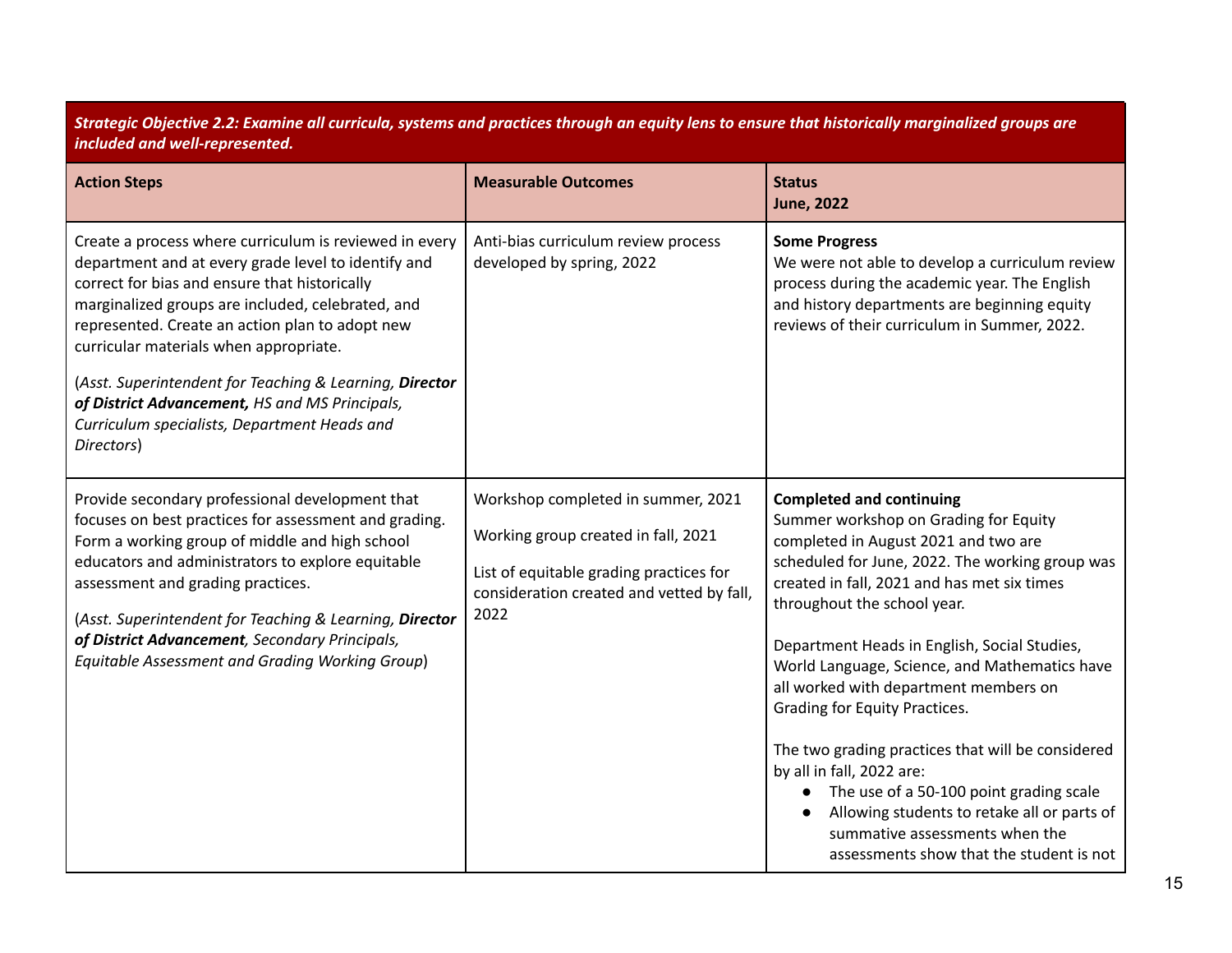|                                                                                                                                                                                                                                                                                                                                                                                                  |                                                                                                                                                      | yet proficient in an essential<br>understanding or skill for no penalty.                                                                                                                                                                                                                                                                               |
|--------------------------------------------------------------------------------------------------------------------------------------------------------------------------------------------------------------------------------------------------------------------------------------------------------------------------------------------------------------------------------------------------|------------------------------------------------------------------------------------------------------------------------------------------------------|--------------------------------------------------------------------------------------------------------------------------------------------------------------------------------------------------------------------------------------------------------------------------------------------------------------------------------------------------------|
| Develop a consistent discipline tracking, response,<br>follow-up, and reporting system for K-12<br>(Asst. Superintendent for Teaching & Learning, Director<br>of District Advancement, Director of Technology and<br>Libraries, Principals/Asst. Principals)                                                                                                                                     | District-wide reporting system created<br>by June, 2022, to be implemented in the<br>2022-23 school year                                             | <b>Significant Progress</b><br>The Administrative team selected School-wide<br>Information System (SWIS) to track discipline<br>reporting and received training on how to<br>implement the system. Next steps are to train<br>Administrative Assistants in SWIS over the<br>summer and begin implementation in Fall, 2022.                             |
| Form a district-wide committee of multiple<br>stakeholders to review the implementation of the<br>Bullying Prevention and Intervention Plan and enhance<br>it, paying particular attention to equity and impact on<br>historically marginalized groups<br>(Asst. Superintendent for Teaching & Learning,<br>Director of District Advancement, Bullying Prevention<br>and Intervention Committee) | Committee formed in October, 2021<br><b>Bullying Prevention and Intervention</b><br>Plan updated and presented to School<br>Committee by April, 2022 | <b>Significant Progress</b><br>The Bullying Prevention and Intervention<br>Committee was formed in November 2021 and<br>led by Dan Green. The team met throughout the<br>winter and spring and updated the Bullying<br>Prevention and Intervention Plan. We plan to<br>present the revised Bullying Prevention and<br>Intervention Plan in June, 2022. |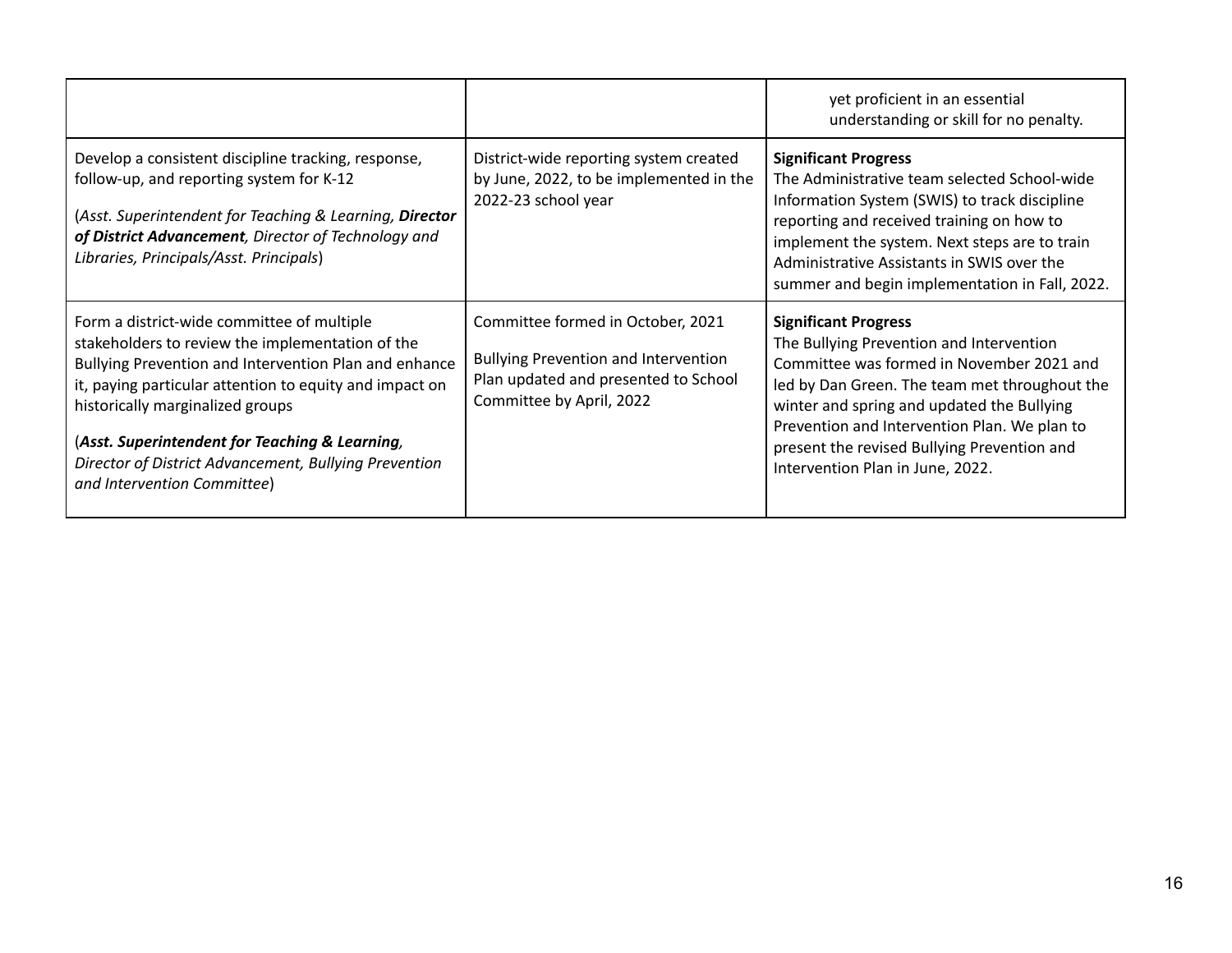| Strategic Objective 2.3: Identify, address and narrow opportunity, resource and other educational gaps that may exist for struggling and<br>systemically disadvantaged students.                                                                                                                                                                                                                                                                                                                                  |                                                                                                                                                                                  |                                                                                                                                                                                                                                                                                                                                                                                                                                                                                                                                                                                                                                                                                                                                                                                                                                                                     |
|-------------------------------------------------------------------------------------------------------------------------------------------------------------------------------------------------------------------------------------------------------------------------------------------------------------------------------------------------------------------------------------------------------------------------------------------------------------------------------------------------------------------|----------------------------------------------------------------------------------------------------------------------------------------------------------------------------------|---------------------------------------------------------------------------------------------------------------------------------------------------------------------------------------------------------------------------------------------------------------------------------------------------------------------------------------------------------------------------------------------------------------------------------------------------------------------------------------------------------------------------------------------------------------------------------------------------------------------------------------------------------------------------------------------------------------------------------------------------------------------------------------------------------------------------------------------------------------------|
| <b>Action Steps</b>                                                                                                                                                                                                                                                                                                                                                                                                                                                                                               | <b>Measurable Outcomes</b>                                                                                                                                                       | <b>Status</b><br><b>June, 2022</b>                                                                                                                                                                                                                                                                                                                                                                                                                                                                                                                                                                                                                                                                                                                                                                                                                                  |
| Identify the specific data that can serve to consistently<br>measure our progress in narrowing opportunity,<br>resource, and other educational gaps (Possible<br>examples are: student and families interviews and<br>focus groups, surveys, attendance and participation<br>rates, GPA, IEP referrals, sports and extracurricular<br>involvement, discipline, common assessments,<br>Panorama, VOCAL, teacher assignments, etc.)<br>(Case House Cabinet Members, Administrative Team,<br>RIDES Team, Tech. Team) | Cabinet and administrative teams<br>identify data metrics by November, 2021<br>Creation of a district-wide information<br>system for students to be completed in<br>summer, 2022 | <b>Completed and continuing</b><br>The data that we will be looking at regularly to<br>consistently measure our progress in narrowing<br>opportunity, resource, and other educational<br>gaps is outlined in Weston's Student<br>Opportunity Act Plan submitted to DESE in<br>March 2022. The data includes:<br>MCAS Achievement and Growth scores<br>$\bullet$<br>STAR reading and math scores (K-3)<br>$\bullet$<br>High School completion rate<br>$\bullet$<br>High School advanced course<br>$\bullet$<br>enrollment<br>Chronic student absenteeism<br>VOCAL student surveys<br>$\bullet$<br>Metro-West Youth Risk Behavior Survey<br>$\bullet$<br>Mental health referral/hospitalization<br>rates<br>Next step is to develop systems and processes<br>for regularly analyzing and reporting such data<br>to the public, to be accomplished in summer,<br>2022. |
| Review the Beloved Equity Audit to better understand<br>the systems and structures we create and perpetuate<br>that prevent students from reaching full potential.<br>(Superintendent, Asst. Superintendent for Teaching &<br>Learning, Director of District Advancement,<br>Administrative Team, DEI Committee)                                                                                                                                                                                                  | Equity audit reviewed by January, 2022                                                                                                                                           | <b>Completed and continuing</b><br>In winter 2022, the DEI Committee reviewed the<br>Beloved Equity Audit and determined that it was<br>insufficient. The Administration Team explored<br>organizations who conduct more robust equity<br>audits and brought two finalists to the DEI<br>committee. The Committee selected to go<br>forward with The Leadership Academy to                                                                                                                                                                                                                                                                                                                                                                                                                                                                                          |

Strategic Objective 2.3: Identify, address and narrow opportunity, resource and other educational gaps that may exist for struggling and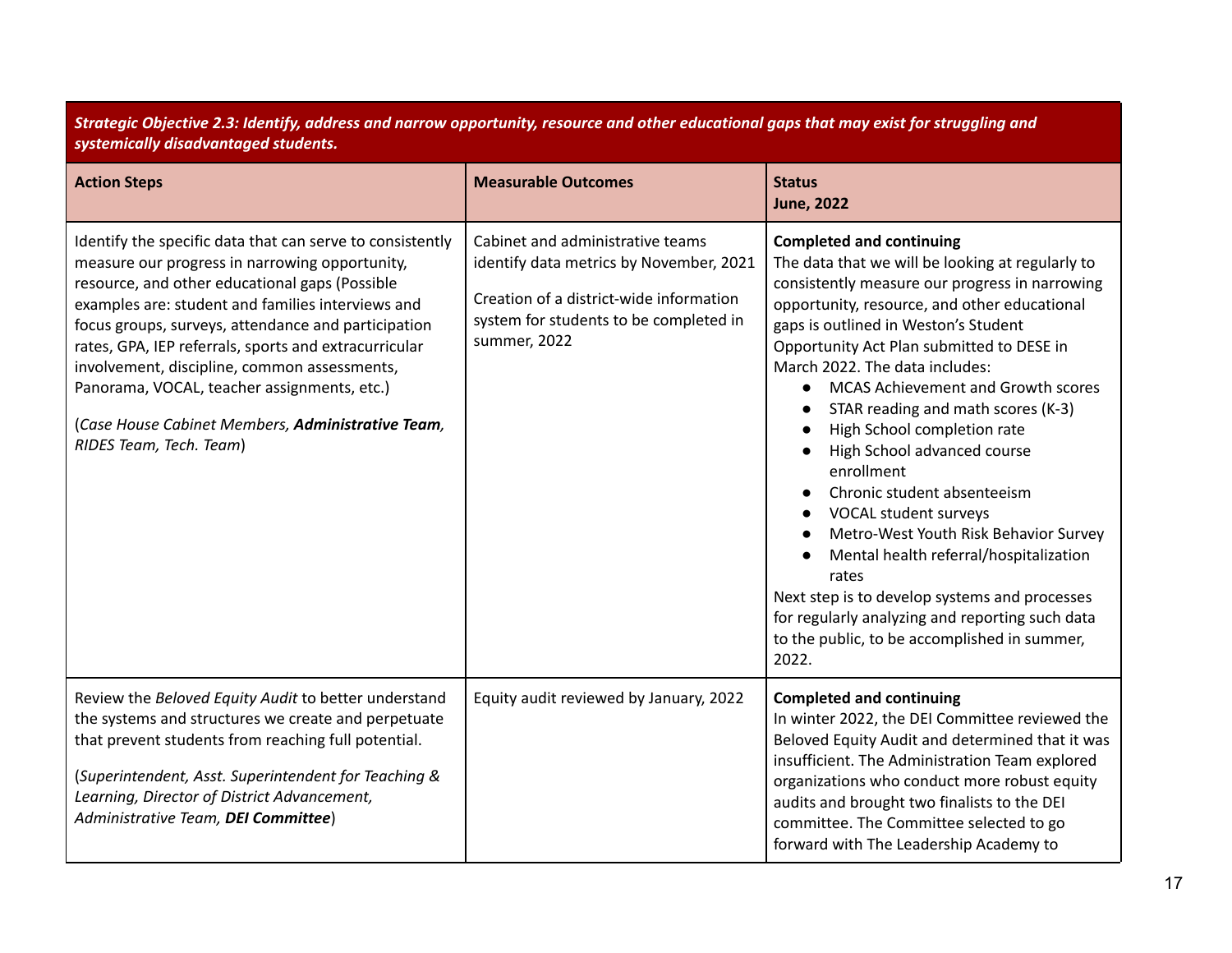|                                                                                                                                                                                                                                              |                                              | conduct a more thorough equity audit in fall,<br>2022.                                                                                                    |
|----------------------------------------------------------------------------------------------------------------------------------------------------------------------------------------------------------------------------------------------|----------------------------------------------|-----------------------------------------------------------------------------------------------------------------------------------------------------------|
| Review the District Curriculum Accommodation Plan<br>(DCAP) to ensure it is up to date and culturally<br>responsive.<br>(Asst. Superintendent for Teaching & Learning,<br>Director of District Advancement, Director of Student<br>Services) | DCAP reviewed and updated in summer,<br>2022 | Not started yet<br>This action step is scheduled to begin in<br>Summer, 2022. A more detailed action step will<br>be in next year's District Action Plan. |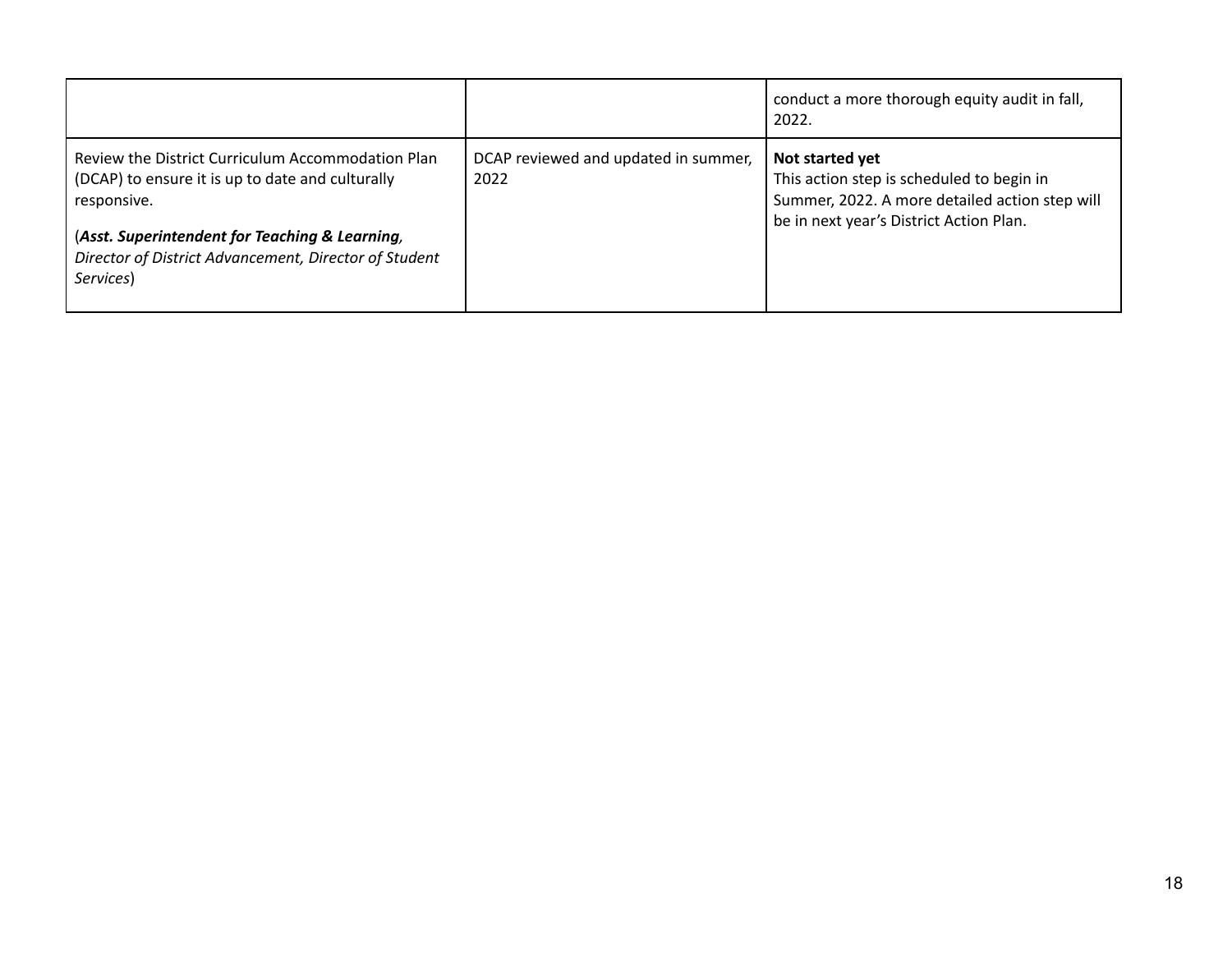| Strategic Objective 2.4: Foster a culture of social justice, multiculturalism, anti-racism, and service learning in all schools.                                                                                                                                                                                                                                                             |                                                                                                                                                                                                                                                                                      |                                                                                                                                                                                                                                                                                                         |
|----------------------------------------------------------------------------------------------------------------------------------------------------------------------------------------------------------------------------------------------------------------------------------------------------------------------------------------------------------------------------------------------|--------------------------------------------------------------------------------------------------------------------------------------------------------------------------------------------------------------------------------------------------------------------------------------|---------------------------------------------------------------------------------------------------------------------------------------------------------------------------------------------------------------------------------------------------------------------------------------------------------|
| <b>Action Steps</b>                                                                                                                                                                                                                                                                                                                                                                          | <b>Measurable Outcomes</b>                                                                                                                                                                                                                                                           | <b>Status</b><br><b>June, 2022</b>                                                                                                                                                                                                                                                                      |
| Introduce the Continuum on Becoming an Anti-Racist.<br>Multicultural Institution and discuss how it can be<br>applied to the Weston Public Schools.<br>(Administrative Team, Director of District<br>Advancement)                                                                                                                                                                            | Administrative Team and DEI Committee<br>learn about the continuum, discuss<br>where the district fits along the<br>continuum, and brainstrorm next steps<br>so that the district can move forward<br>along the continuum to become a more<br>anti-racist organization in fall, 2021 | Completed<br>Continuum on Becoming an Anti-Racist<br>Multicultural Institution was introduced to the<br>Admin. Council and DEI committee in Fall, 2021.                                                                                                                                                 |
| Research, develop, and pilot pro-social/anti-bias<br>lessons for elementary level and pilot lessons pre-K-5.<br>(Director of District Advancement, Elementary<br>Principals, Elementary leadership teams)                                                                                                                                                                                    | At least three pro-social/anti-bias<br>lessons per grade level developed,<br>planned, shared, and piloted by all<br>teachers in 2021-22                                                                                                                                              | <b>Completed and continuing</b><br>Multiple pro-social/anti-bias lessons were<br>completed in each elementary grade level. The<br>next step is to integrate these lessons into the<br>Fly Five SEL curriculum that will be piloted in<br>2022-2023.                                                     |
| Examine results of the Social Studies Program Review<br>to determine next steps in integrating social justice,<br>multiculturalism, anti-racism, and service learning in<br>curriculum and instruction.<br>(Asst. Superintendent for Teaching & Learning, Social<br><b>Studies Department Head, Science &amp; Social Studies</b><br><b>Curriculum Specialist, Social Studies Department)</b> | Social Studies Program Review<br>completed and presented on May, 2022<br>Action steps based upon program review<br>recommendations determined in<br>summer, 2022                                                                                                                     | <b>Significant Progress</b><br>Social Studies Internal Review was presented in<br>March, 2022 and the external review visit<br>occurred in May, 2022. The findings will be<br>completed over the summer and presented in<br>early fall, 2022. We will then examine results<br>and determine next steps. |
| Commit to continued work of the DEI Committee and<br>how the committee can successfully support individual<br>schools.<br>(Director of District Advancement, DEI Committee)                                                                                                                                                                                                                  | Establish and structure the DEI<br>Committee for 2021-22 -- allowing some<br>members to step down and bringing<br>new members on board -- by October<br>2021                                                                                                                         | <b>Completed</b><br>The DEI Committee established its main purpose<br>as the primary advisory group for the equity<br>audit in Spring and Fall 2022 and for how the<br>results of the equity audit translate to strategic<br>planning in Spring 2023.                                                   |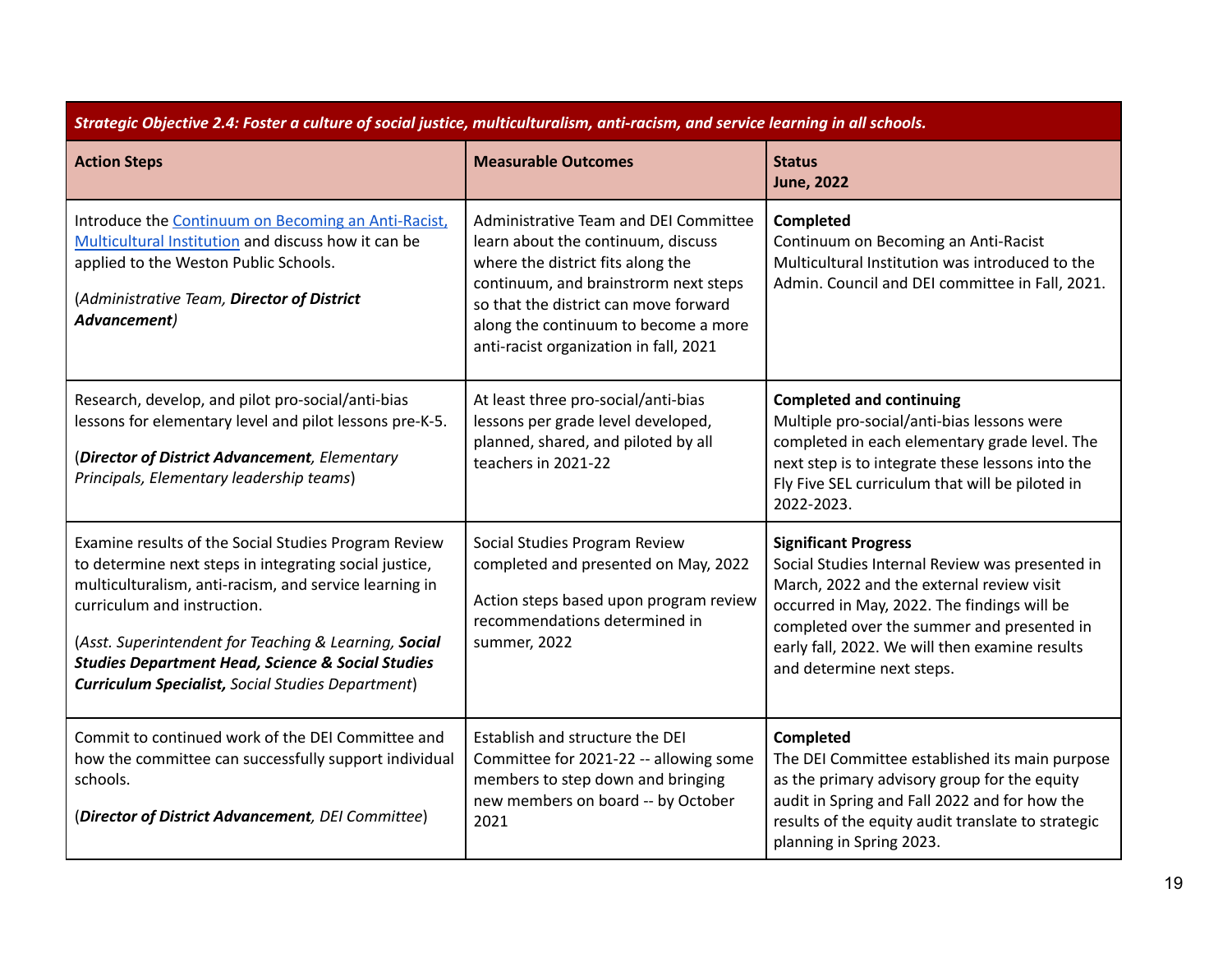| Provide anti-bias and SEL training for all athletic<br>coaches, bus drivers, lunch/recess teachers,<br>educational assistants, etc.<br>(Director of District Advancement) | Training completed by November, 2021 | Completed<br>Educational assistants, bus drivers training<br>completed in September, 2021. Coach training<br>completed in November, 2021. |
|---------------------------------------------------------------------------------------------------------------------------------------------------------------------------|--------------------------------------|-------------------------------------------------------------------------------------------------------------------------------------------|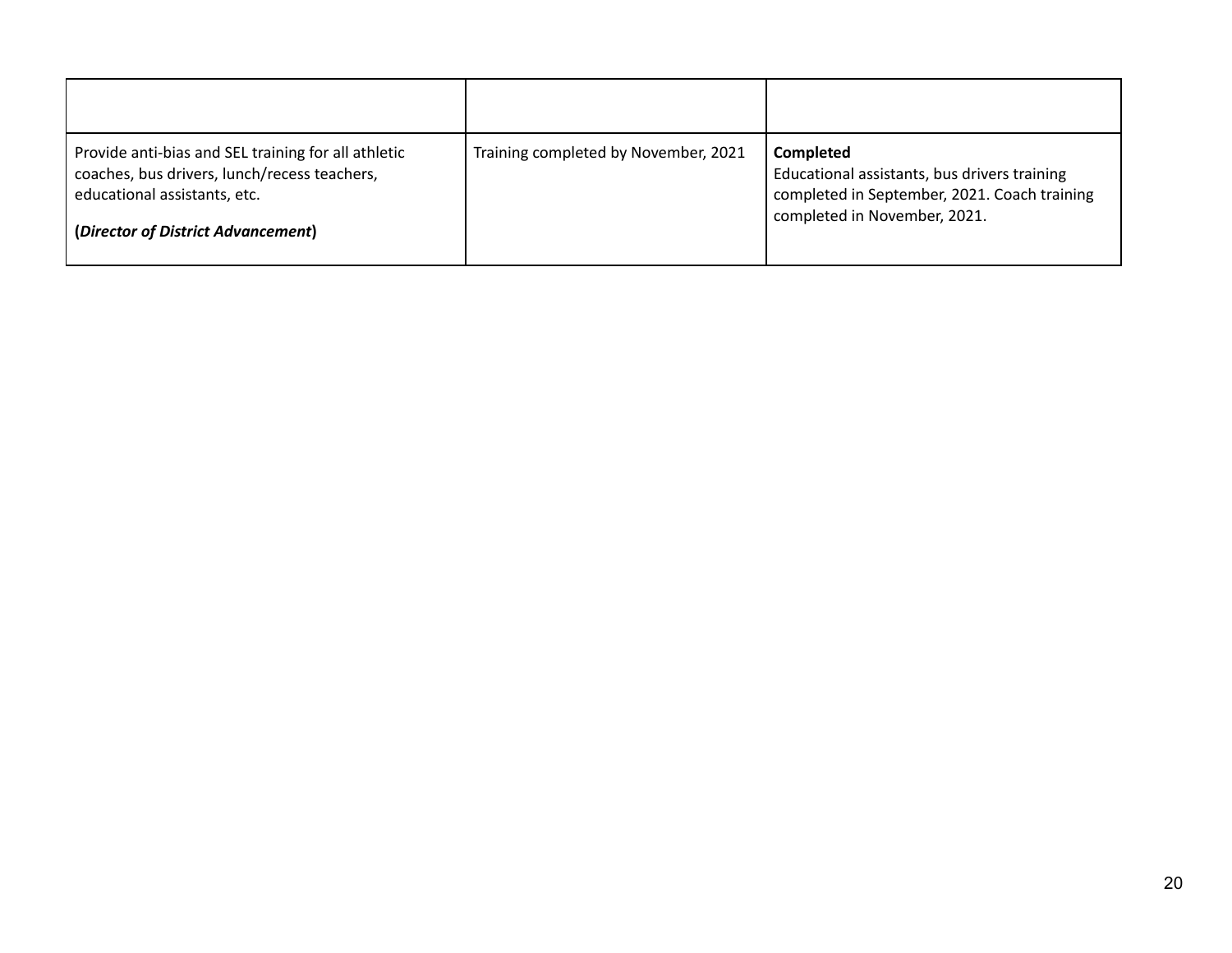| Strategic Objective 2.5: Hire and retain faculty and administrators that are representative of our diverse student body.                                                                                                                                                                                             |                                                                                                                                                                                                                                                                                                                                                                                 |                                                                                                                                                                                                                                               |
|----------------------------------------------------------------------------------------------------------------------------------------------------------------------------------------------------------------------------------------------------------------------------------------------------------------------|---------------------------------------------------------------------------------------------------------------------------------------------------------------------------------------------------------------------------------------------------------------------------------------------------------------------------------------------------------------------------------|-----------------------------------------------------------------------------------------------------------------------------------------------------------------------------------------------------------------------------------------------|
| <b>Action Steps</b>                                                                                                                                                                                                                                                                                                  | <b>Measurable Outcomes</b>                                                                                                                                                                                                                                                                                                                                                      | <b>Status</b><br><b>June, 2022</b>                                                                                                                                                                                                            |
| Join the Massachusetts Partnership for Diversity in<br>Education - Multicultural Staffing Initiative for Public<br>Schools<br>(Director of Human Resources)                                                                                                                                                          | Membership for the 2021-22 school year                                                                                                                                                                                                                                                                                                                                          | Some progress<br>We have completed the application but have<br>not yet gotten confirmation                                                                                                                                                    |
| Review screening, shortlisting, interviewing, and hiring<br>processes. Train all hiring managers to recognize<br>implicit bias and to use interviewing techniques that<br>promote impartiality in order to attract, hire, and<br>retain educators of color.<br>(Director of Human Resources, Administrative Council) | Analyze the diversity of new hires in 2021-22 as<br>compared to the diversity of the district's students<br>in June, 2022<br>Training of hiring managers in winter 2022                                                                                                                                                                                                         | <b>Completed and continuing</b><br>Hiring managers trained by the Director of<br>Human Resources in April, 2022<br>Analysis of the diversity of new hires<br>scheduled to occur in late Summer, 2022,<br>after the hiring season is complete. |
| Begin to create an educator pipeline for learning<br>assistants and instructional aides/paraprofessionals of<br>color<br>(Director of Human Resources, Asst. Superintendent of<br><b>Business &amp; Finance)</b>                                                                                                     | Explore and build partnerships with local<br>universities' teacher preparation programs<br>(including alternative preparation programs) that<br>help educators of color gain licensure during the<br>2021-22 school year<br>Establish funding to support learning assistants<br>and other paraprofessionals needing coursework<br>for educator certification in the FY23 budget | Some progress<br>Reestablished student teaching partnership<br>with Lesley University<br>Have not yet established funding to support<br>learning assistants and other<br>paraprofessionals needing coursework for<br>educator certification.  |
| Revise job posting template and HR website to more<br>clearly communicate Weston's commitment to<br>recruiting, hiring, and retaining diverse teachers<br>(Director of Human Resources)                                                                                                                              | HR job posting template and website updated by<br>October, 2021                                                                                                                                                                                                                                                                                                                 | Completed                                                                                                                                                                                                                                     |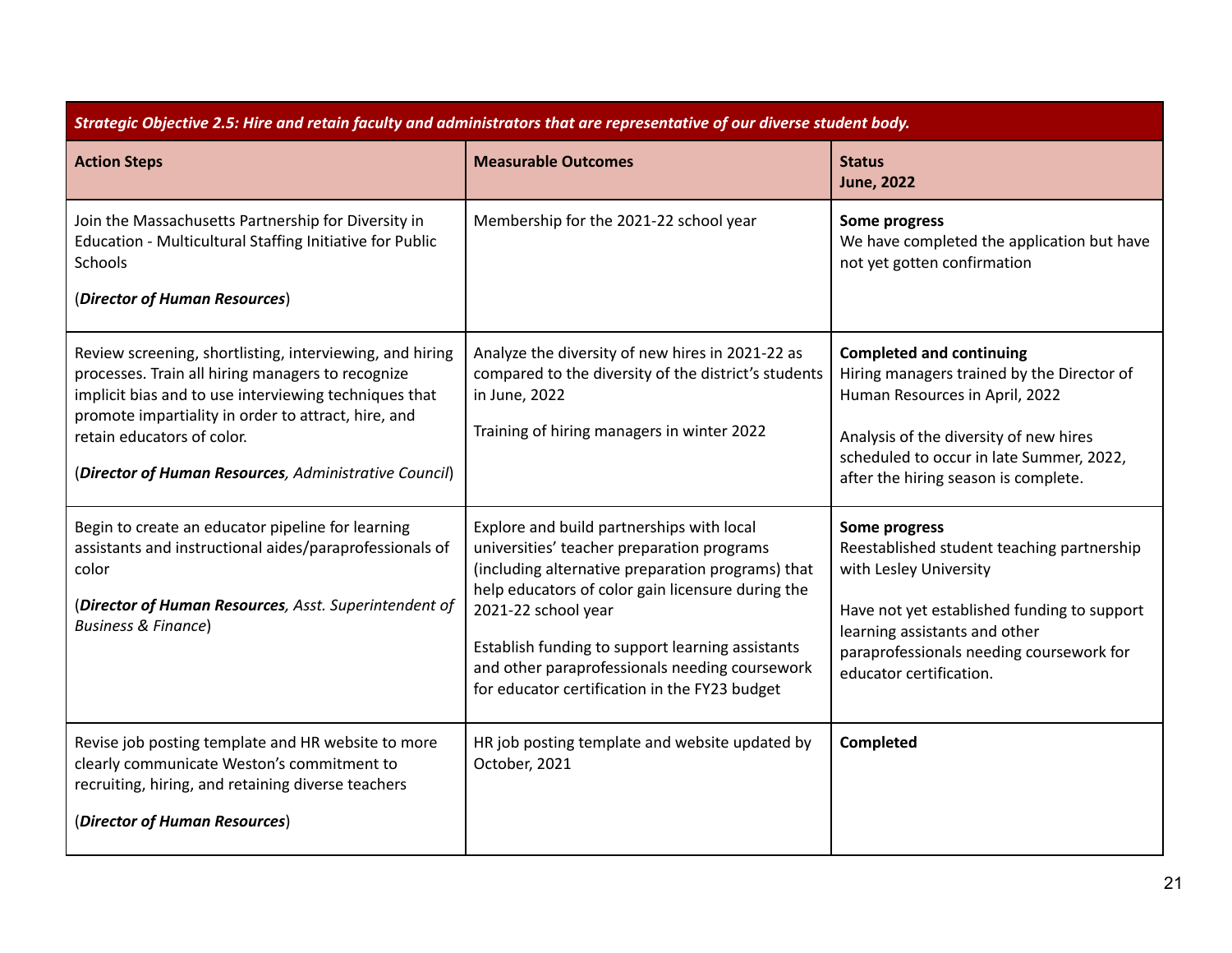| Strategic Objective 2.6: Partner with our community to build our understanding of diversity, equity and inclusivity.                                                                                                                                                                                                                               |                                                                                                                                                                                                                                                                                                                                                                                                 |                                                                                                                                                                                                                                                                                                                                                                                                               |
|----------------------------------------------------------------------------------------------------------------------------------------------------------------------------------------------------------------------------------------------------------------------------------------------------------------------------------------------------|-------------------------------------------------------------------------------------------------------------------------------------------------------------------------------------------------------------------------------------------------------------------------------------------------------------------------------------------------------------------------------------------------|---------------------------------------------------------------------------------------------------------------------------------------------------------------------------------------------------------------------------------------------------------------------------------------------------------------------------------------------------------------------------------------------------------------|
| <b>Action Steps</b>                                                                                                                                                                                                                                                                                                                                | <b>Measurable Outcomes</b>                                                                                                                                                                                                                                                                                                                                                                      | <b>Status</b><br><b>June, 2022</b>                                                                                                                                                                                                                                                                                                                                                                            |
| Send communication to the community with clear<br>guidelines about when the district/schools will or will<br>not issue a statement about current events related to<br>diversity, equity and inclusivity.<br>(Administrative Team)                                                                                                                  | Discuss guidelines with the<br>Administrative Team<br>Write and send communication by<br>November, 2021                                                                                                                                                                                                                                                                                         | <b>Completed</b><br>Communication in the Superintendent's message of<br>the fall Case House Gazette                                                                                                                                                                                                                                                                                                           |
| Recruit diverse guest speakers, authors, creative arts<br>presenters<br>(Asst. Superintendent for Teaching and Learning,<br><b>Director of District Advancement</b> , Director of Student<br>Services, Principals, Department Heads, Directors,<br>Curriculum Specialists, teacher leaders, PTO -<br>particularly Creative Arts and STEM Councils) | Analyze the diversity of speakers,<br>authors, and presenters over the last<br>three years in fall, 2021<br>Take proactive steps to recruit more<br>diverse speakers, authors, and<br>presenters, especially in grade levels<br>and subject areas that have not<br>experienced much diversity<br>Analyze the diversity of speakers,<br>authors and presenters in 2021-22 in<br><b>June 2022</b> | <b>Some Progress</b><br>Analysis of the diversity of speakers and presenters<br>over the last three years has been deferred to<br>2022-2023.<br>There was emphasis on recruiting diverse speakers<br>throughout the school year, including:<br>Padma Venkatraman at Field (9/22/21)<br>Ivy Watts at MS and HS (11/3/21)<br>Juana Medina at Country and Woodland<br>(3/8/22)<br>Jennifer DeLeon at HS (5/4/22) |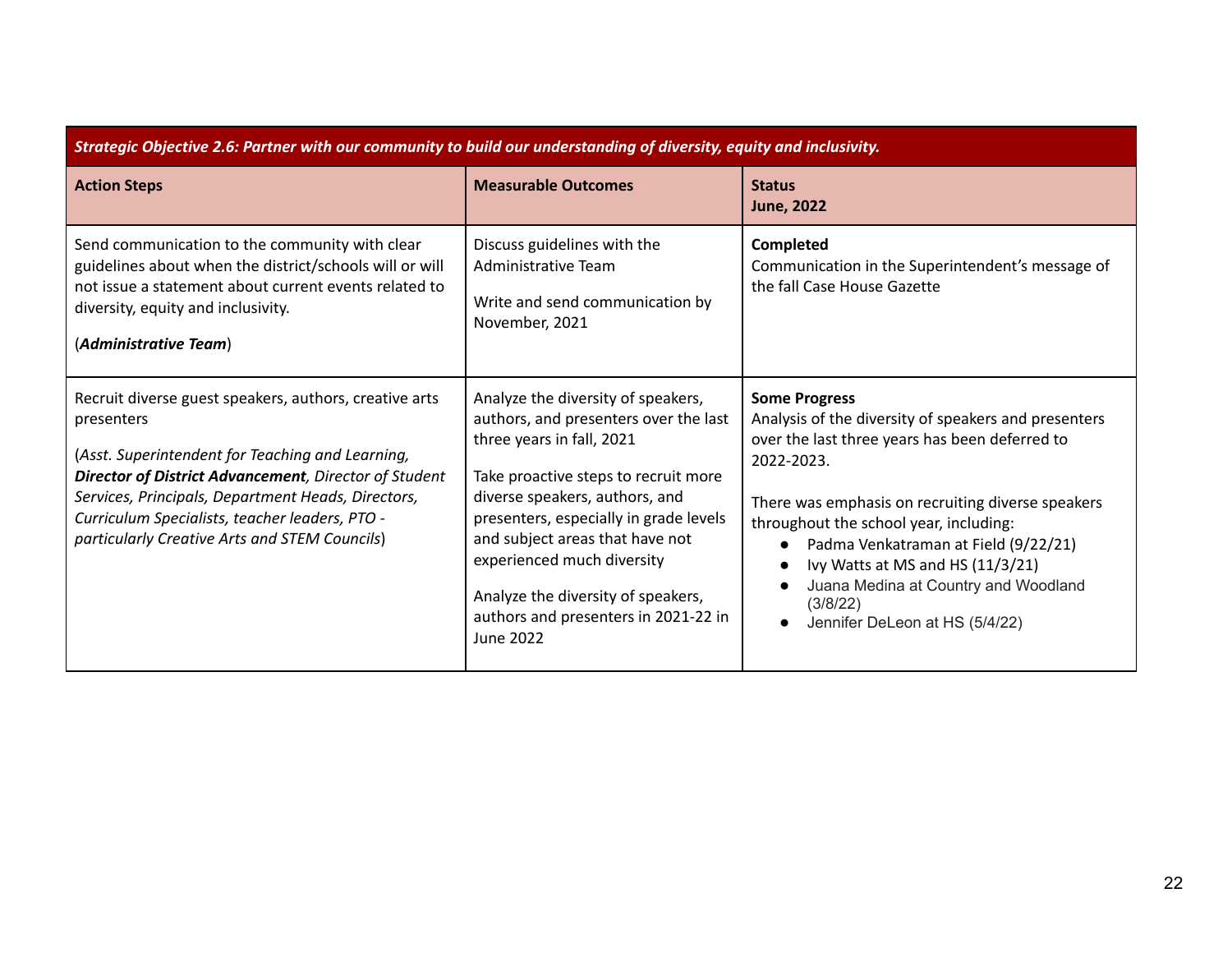| Develop a professional learning series for<br>parents/caregivers on Diversity, Equity and Inclusion.<br>(Director of District Advancement)                                                                                                                                                                                                                | Determine/design the learning series<br>on race in fall, 2021<br>Schedule dates, times, and venues<br>for workshops by November 2021<br>Complete the learning series by June,<br>2022<br>Survey participants on the learning<br>series by June, 2022 | <b>Some Progress</b><br>We tried to run an Unpacking Whiteness parent<br>workshop series, but we were unable to recruit<br>enough parent and community facilitators.<br>We had two very successful Joint PTO/BWMPO<br>meetings this year:<br>The 11/9/21 meeting focused on inclusion,<br>integration, and building connections among<br>PTO members.<br>The 3/31/22 meeting was facilitated by the HS<br>DEI student alliance.                                                                                                                                                        |
|-----------------------------------------------------------------------------------------------------------------------------------------------------------------------------------------------------------------------------------------------------------------------------------------------------------------------------------------------------------|------------------------------------------------------------------------------------------------------------------------------------------------------------------------------------------------------------------------------------------------------|----------------------------------------------------------------------------------------------------------------------------------------------------------------------------------------------------------------------------------------------------------------------------------------------------------------------------------------------------------------------------------------------------------------------------------------------------------------------------------------------------------------------------------------------------------------------------------------|
| Create the portrait of a Weston graduate which<br>highlights a broader definition of success by elevating<br>new measures of student achievement that extend<br>beyond academics to include the knowledge, skills and<br>attributes students need to be prepared for the future.<br>(Administrative Team, Director of Student Services,<br>K-12 Guidance) | Updated portrait of a Weston<br>graduate created and presented in<br>spring, 2022                                                                                                                                                                    | <b>Significant Progress and continuing</b><br>The Administrative Team analyzed the data collected<br>from various stakeholders in the strategic planning<br>community forums (Spring, 2021) who answered the<br>question, "What qualities should our Weston High<br>School graduates have as they receive their diploma<br>and move on to future endeavors?" Then, the team<br>created a draft Portrait of a Graduate.<br>Next steps is to vet the Portrait of a Graduate with the<br>broader community and work closely with the<br>Communications Committee to promote the Portrait. |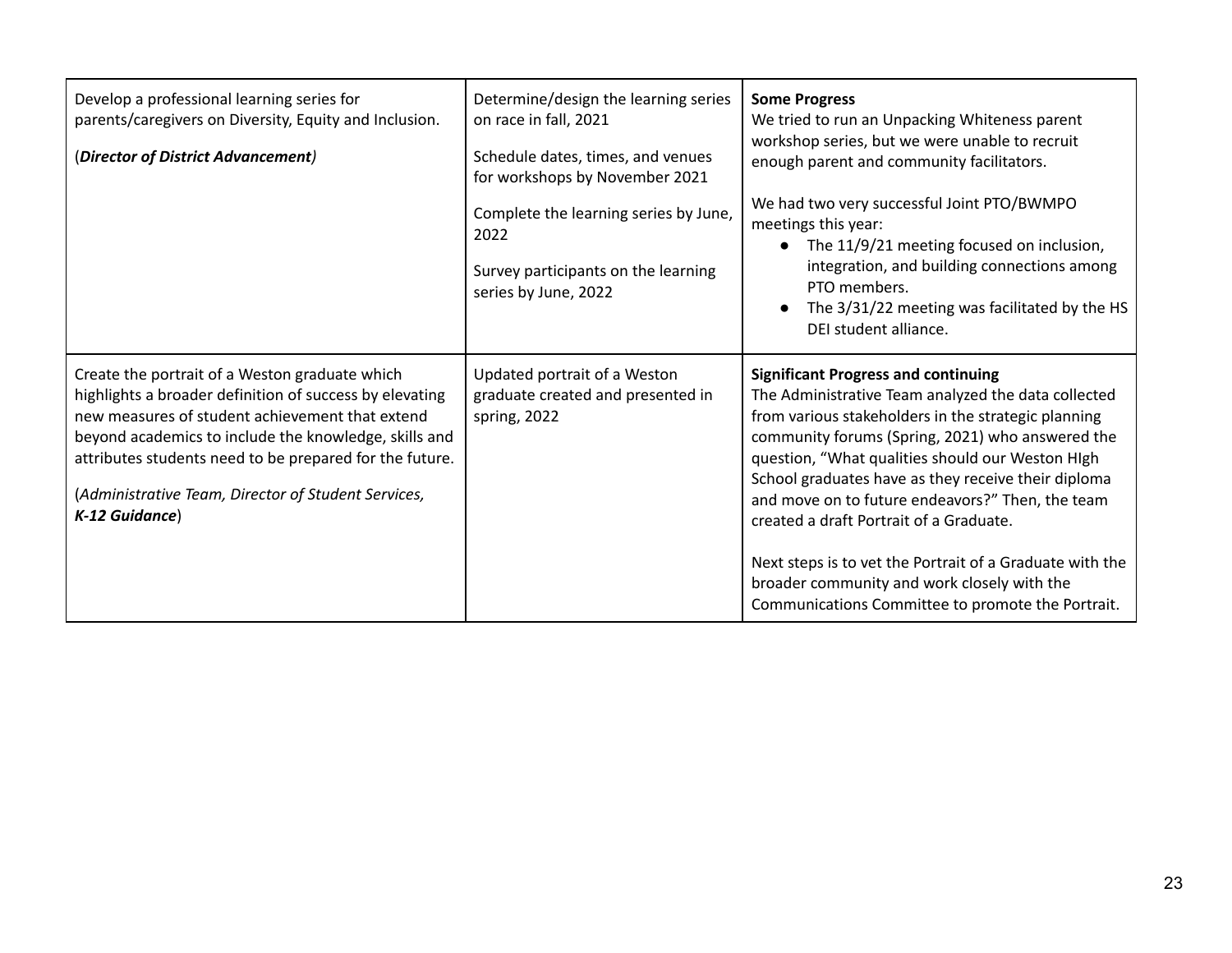Strategic Objective 3.1: Promote the ethos of caring for oneself, others, and community across the district. Encourage and empower students to *advocate for themselves and their peers.*

| <b>Action Steps</b>                                                                                                                                                                                                                                                                                                                                                                                  | <b>Measurable Outcomes</b>                                                                                            | <b>Status</b><br><b>June, 2022</b>                                                                                                                                                                                                                                                                                                                                                                                                              |
|------------------------------------------------------------------------------------------------------------------------------------------------------------------------------------------------------------------------------------------------------------------------------------------------------------------------------------------------------------------------------------------------------|-----------------------------------------------------------------------------------------------------------------------|-------------------------------------------------------------------------------------------------------------------------------------------------------------------------------------------------------------------------------------------------------------------------------------------------------------------------------------------------------------------------------------------------------------------------------------------------|
| Each school establishes a positive behavior support<br>plan that explicitly outlines what taking care of self,<br>others, and community, looks, feels, and sounds like<br>for students and educators. Backing up this support<br>plan is guidance for educators in setting expectations<br>and supporting students.<br>(Director of District Advancement, School Principals<br>and leadership teams) | Positive behavior support plans and<br>backing guidance for educators<br>developed and/or enhanced by August,<br>2022 | <b>Elementary Schools: Complete</b><br>Positive behavior support plans have been created,<br>communicated to staff and students, and<br>implemented in all three elementary schools.<br><b>Secondary Schools: Significant Progress</b><br>Middle and High School positive behavior support<br>plans have been drafted and vetted with each faculty.<br>Next steps are to finalize the plans and implement<br>them beginning in September, 2022. |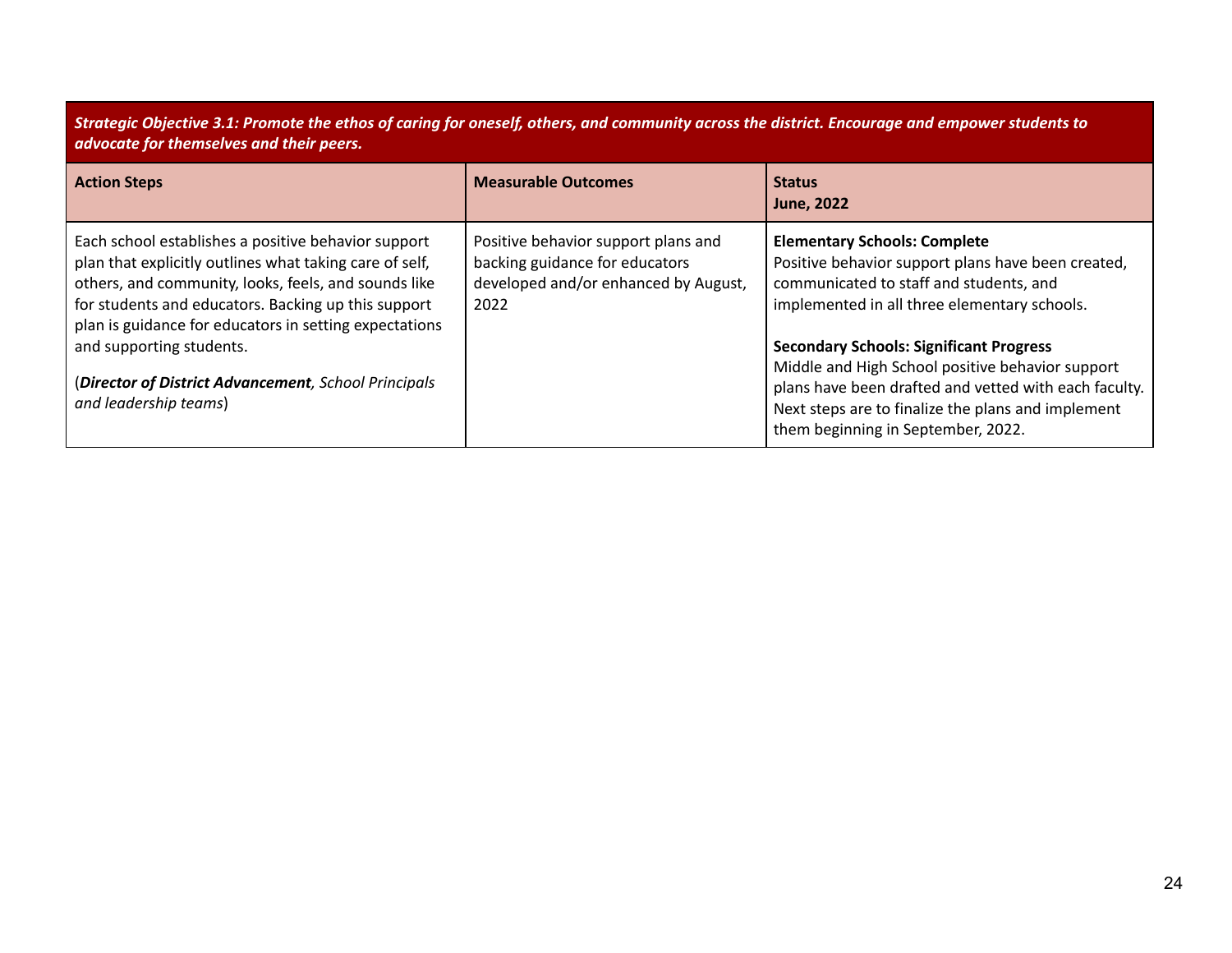## Strategic Objective 3.2: Develop and improve communications systems and protocols that serve to strengthen and deepen home/school communication *in a culturally proficient manner*

| <b>Action Steps</b>                                                                                                                                                                                                                                                                                                                                                                | <b>Measurable Outcomes</b>                                                                                                                                                                                                                | <b>Status</b><br><b>June, 2022</b>                                                                                                                                                                                                                                                                                                                                                                                                                                                                               |
|------------------------------------------------------------------------------------------------------------------------------------------------------------------------------------------------------------------------------------------------------------------------------------------------------------------------------------------------------------------------------------|-------------------------------------------------------------------------------------------------------------------------------------------------------------------------------------------------------------------------------------------|------------------------------------------------------------------------------------------------------------------------------------------------------------------------------------------------------------------------------------------------------------------------------------------------------------------------------------------------------------------------------------------------------------------------------------------------------------------------------------------------------------------|
| Explore, select, and purchase translation tools/services<br>that can increase the district's capacity to translate<br>communications<br>(Director of Technology and Libraries, Asst.<br>Superintendent for Teaching & Learning, Director of<br>Student Services, Principals)                                                                                                       | Selection and purchase of tool(s) by<br>January, 2022                                                                                                                                                                                     | <b>Completed and continuing</b><br>Lingolet translation tool/service selected and<br>purchased in Fall, 2022. The service provides<br>comprehensive digital language services, including<br>document translation and transcription and oral/video<br>interpretation. Training for key administrators and<br>administrative assistants has occurred in Winter 2022<br>and will continue as we do a full rollout in fall, 2022.<br>In this trial phase, Lingolet has been accurate, speedy,<br>and cost-efficient. |
| Extend the number of languages translated to any first<br>language shared by five or more families in the school<br>or district. Reach out to families who have first<br>languages that don't reach the five family threshold<br>and develop individual translation plans for them.<br>(Asst. Superintendent for Teaching & Learning, Director<br>of Student Services, Principals) | Establish the languages that documents<br>will be translated in by September, 2021<br>Develop individual translation plans for<br>families who have first languages that<br>don't reach the threshold for translation<br>by October, 2021 | Completed<br>District languages are Chinese (Mandarin and<br>Cantonese), Korean, and Spanish. The purchase and<br>rollout of Lingolet will facilitate translation services for<br>all languages.                                                                                                                                                                                                                                                                                                                 |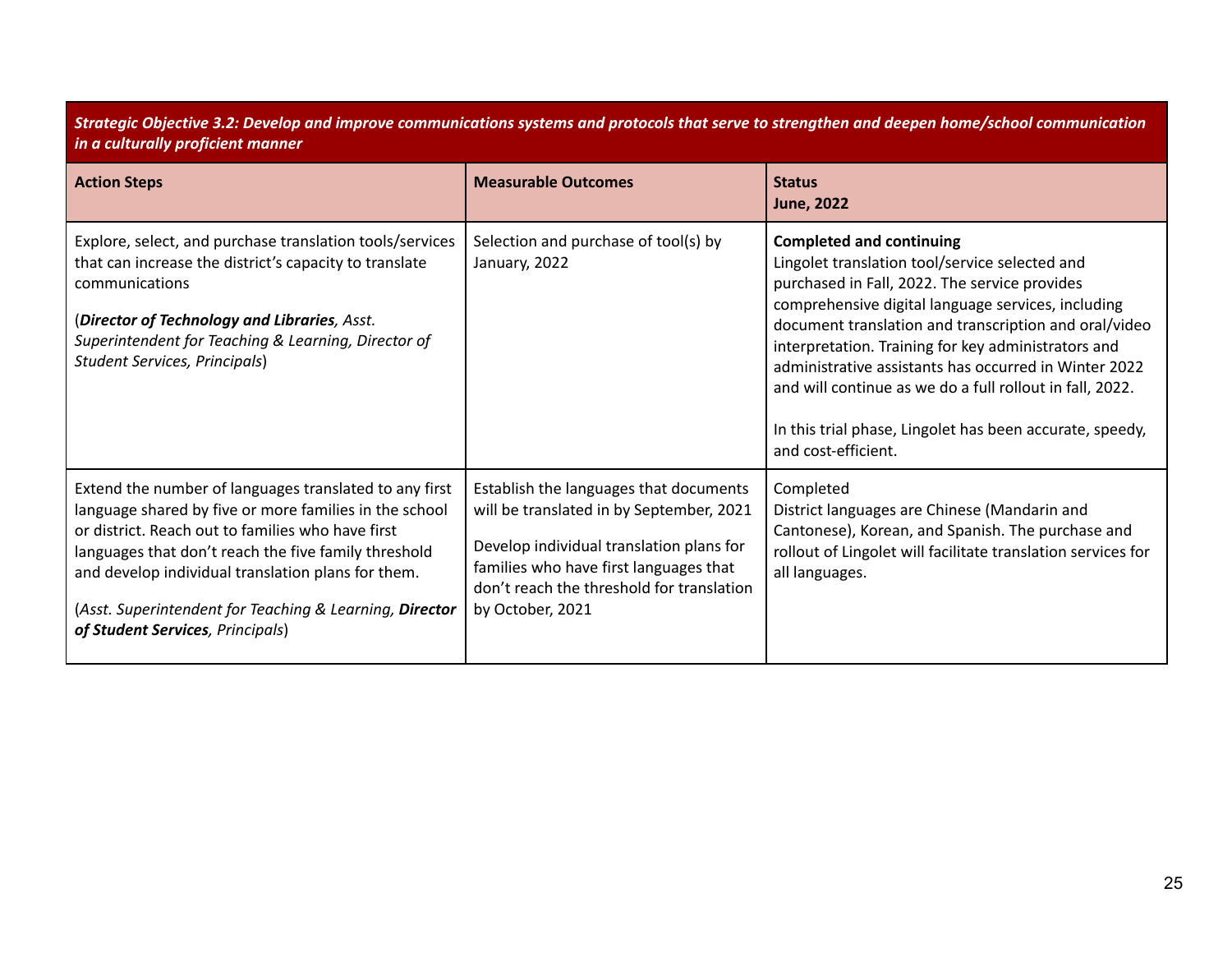| Strategic Objective 3.3: Explore and adopt technology tools that can enhance communication                                                                                                                                                                                                                                                                                                                  |                                                                                                                                                                  |                                                                                                                                                                                                                                                                                                                                                                                                                                 |  |
|-------------------------------------------------------------------------------------------------------------------------------------------------------------------------------------------------------------------------------------------------------------------------------------------------------------------------------------------------------------------------------------------------------------|------------------------------------------------------------------------------------------------------------------------------------------------------------------|---------------------------------------------------------------------------------------------------------------------------------------------------------------------------------------------------------------------------------------------------------------------------------------------------------------------------------------------------------------------------------------------------------------------------------|--|
| <b>Action Steps</b>                                                                                                                                                                                                                                                                                                                                                                                         | <b>Measurable Outcomes</b>                                                                                                                                       | <b>Status</b>                                                                                                                                                                                                                                                                                                                                                                                                                   |  |
| <b>Communications Tools and Process Review</b><br>Form a Communications Task Force that examines<br>home/school/district communications and considers<br>output, timeliness, consistency and coherence, voice<br>and theme, promotion, and technology tools and<br>platforms to develop communications guidelines for<br>the district<br>(Director of Technology & Libraries, Communications<br>Task Force) | Communications Task Force created by<br>October 2021<br><b>Communications Task Force</b><br>recommendations presented to the<br>School Committee in Spring, 2022 | <b>Significant Progress and continuing</b><br>The communications committee was formed in fall,<br>2021 and has met four times (with one more meeting<br>scheduled) this year. The committee has surveyed the<br>community on communication needs and analyzed<br>the responses. Additionally, the committee has<br>discussed communications protocol and the array of<br>communication systems and tools the district utilizes. |  |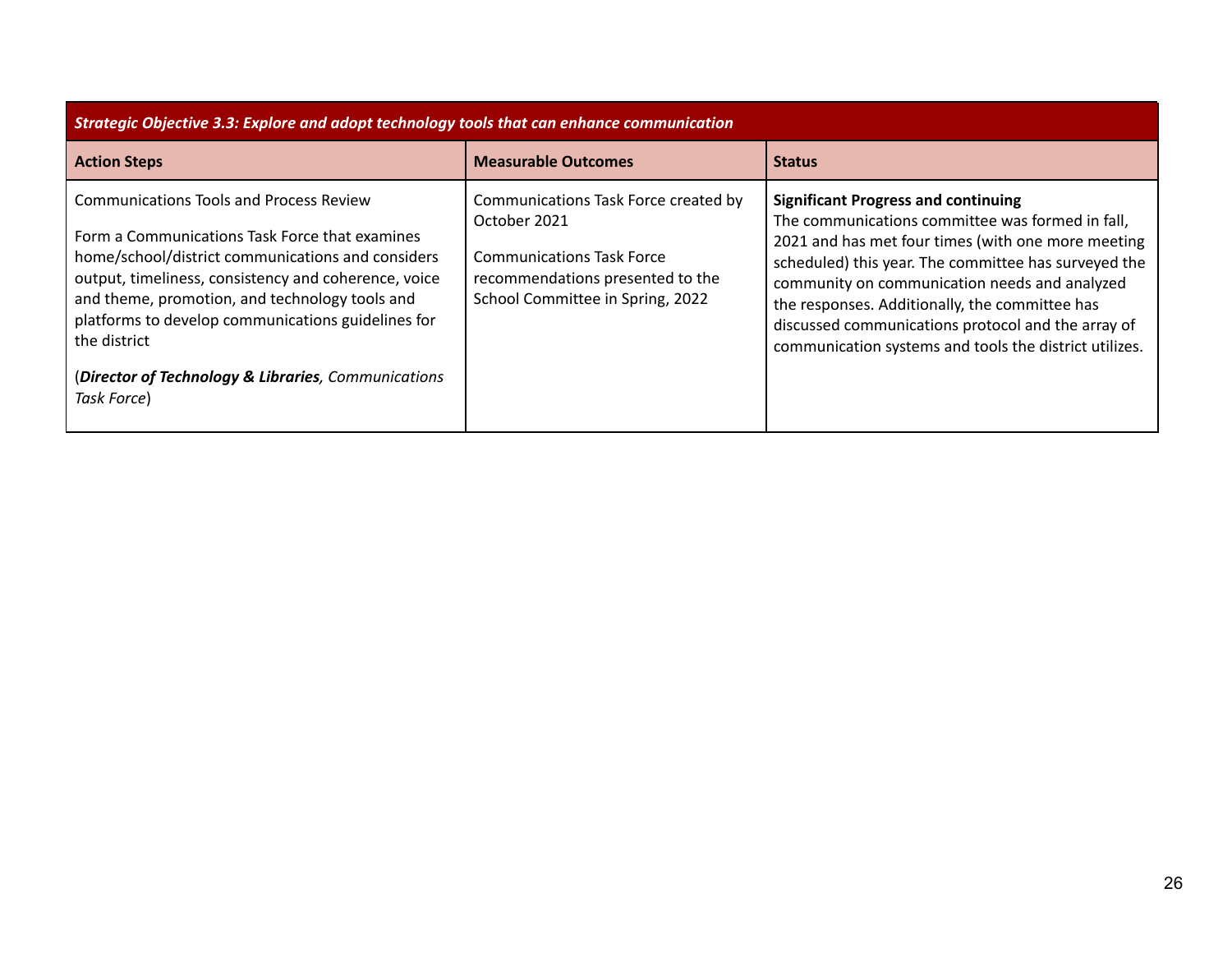Strategic Objective 3.4: Provide more opportunities for student voice and participation in classroom, school, and community settings; empower *students to take appropriate actions to improve local, national, and global communities*

| <b>Action Steps</b>                                                                                                                                                                                                                                                                                                                                                                                               | <b>Measurable Outcomes</b>                                                                                                                           | <b>Status</b>                                                                                                                                                                                                                                                                                                                                                                                                                                                                                                                 |
|-------------------------------------------------------------------------------------------------------------------------------------------------------------------------------------------------------------------------------------------------------------------------------------------------------------------------------------------------------------------------------------------------------------------|------------------------------------------------------------------------------------------------------------------------------------------------------|-------------------------------------------------------------------------------------------------------------------------------------------------------------------------------------------------------------------------------------------------------------------------------------------------------------------------------------------------------------------------------------------------------------------------------------------------------------------------------------------------------------------------------|
| Expand Responsive Classroom practices that promote<br>democracy in the classroom; for example, student<br>voice, including providing academic choice, including<br>students in developing rules and guidelines, and<br>providing interactive learning structures<br>(Asst. Superintendent for Teaching & Learning, Director<br>of District Advancement, Principals, Directors and<br>Department Heads, educators) | Gather baseline data from students and<br>teachers regarding democratic practices<br>during the 2021-22 school year                                  | <b>Significant Progress</b><br>Many educators are enhancing democratic practices<br>successfully in their classrooms, including establishing<br>classroom norms and rules, providing choices for<br>students, and providing interactive learning.<br>We are finding that we need a better tool than<br>classroom observations to more accurately measure<br>these responsive classroom practices. A next step is to<br>develop a survey for faculty members about these<br>practices and get feedback to analyze in the fall. |
| Update the process of allocating funding for high<br>school clubs to be more flexible so that students have<br>more opportunity to create clubs, generate interest,<br>and find appropriate club advisory support.<br>(Asst. Superintendent for Teaching & Learning, High<br><b>School Principal)</b>                                                                                                             | Develop a proposal for funding<br>allocation for high school clubs and<br>advisor stipends to present to the WEA<br>in negotiations by October, 2022 | <b>Some Progress</b><br>Both the administration and the WEA have proposals<br>for providing more flexibility with school clubs in<br>contract negotiations. We look forward to negotiating<br>a good outcome this summer.                                                                                                                                                                                                                                                                                                     |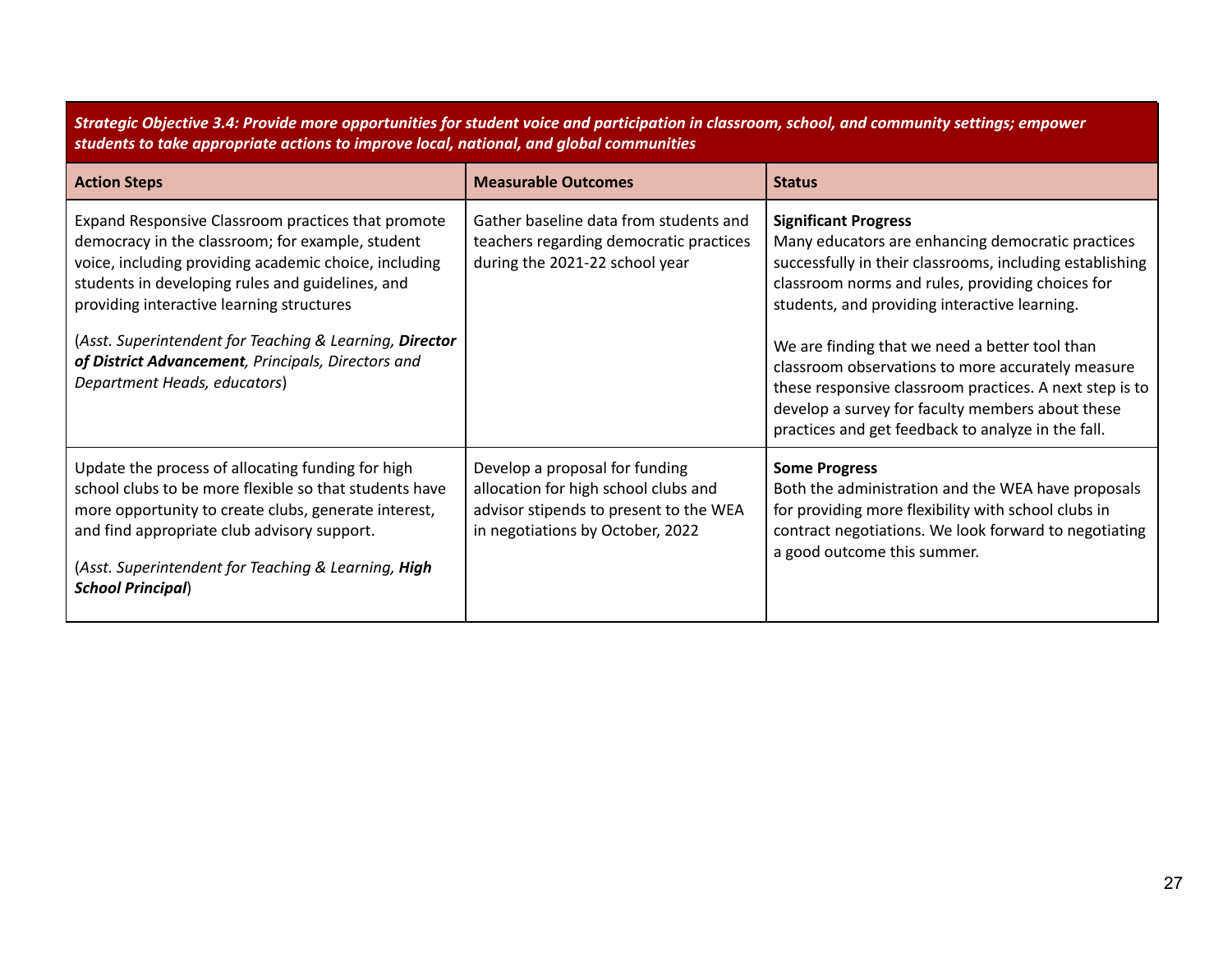| Strategic Objective 3.5: Establish and enhance inclusive, community-building school and district events for students, staff, and families                                                                                                                                                                                                     |                                                                                                                               |                                                                                                                                                                                                                                                                                                                                                                                                                                 |
|-----------------------------------------------------------------------------------------------------------------------------------------------------------------------------------------------------------------------------------------------------------------------------------------------------------------------------------------------|-------------------------------------------------------------------------------------------------------------------------------|---------------------------------------------------------------------------------------------------------------------------------------------------------------------------------------------------------------------------------------------------------------------------------------------------------------------------------------------------------------------------------------------------------------------------------|
| <b>Action Steps</b>                                                                                                                                                                                                                                                                                                                           | <b>Measurable Outcomes</b>                                                                                                    | <b>Status</b>                                                                                                                                                                                                                                                                                                                                                                                                                   |
| Develop and share a tool for evaluating school<br>sponsored events to examine them for inclusivity.<br>Make changes to school-sponsored events as<br>necessary to promote belongingness for everyone.<br>(Director of District Advancement, Principals,<br>Department Heads, Directors, Club and activity<br>leaders, Athletic Director, PTO) | Tool developed and shared by January<br>2022.<br>At least 3 school-sponsored events<br>evaluated for inclusivity by June 2022 | <b>Some Progress</b><br>The administrative team developed a draft of the tool<br>and shared it with several stakeholders, including PTO<br>chairs, and is in the process of collecting feedback and<br>making revisions. It became clear this year that we<br>need to develop a more centralized system for<br>reviewing events for inclusivity. This will be an action<br>step in next year's District Action Plan.            |
| In partnership with the PTO, develop at least one event<br>per school whose purpose is to bring the school<br>community together and celebrate its diversity<br>(Principals, event organizers, PTO)                                                                                                                                           | Community-building events for each<br>school sometime in the 2021-22<br>academic year                                         | <b>Significant Progress</b><br>Many in-person community-building events were<br>developed or reinstated once it was deemed safe in<br>the Spring. The events included games, meets,<br>concerts, performances, assemblies, and other<br>gatherings. With the short window in the Spring,<br>school calendars filled up quickly. Next year we will<br>focus more on specific events that celebrate our<br>community's diversity. |